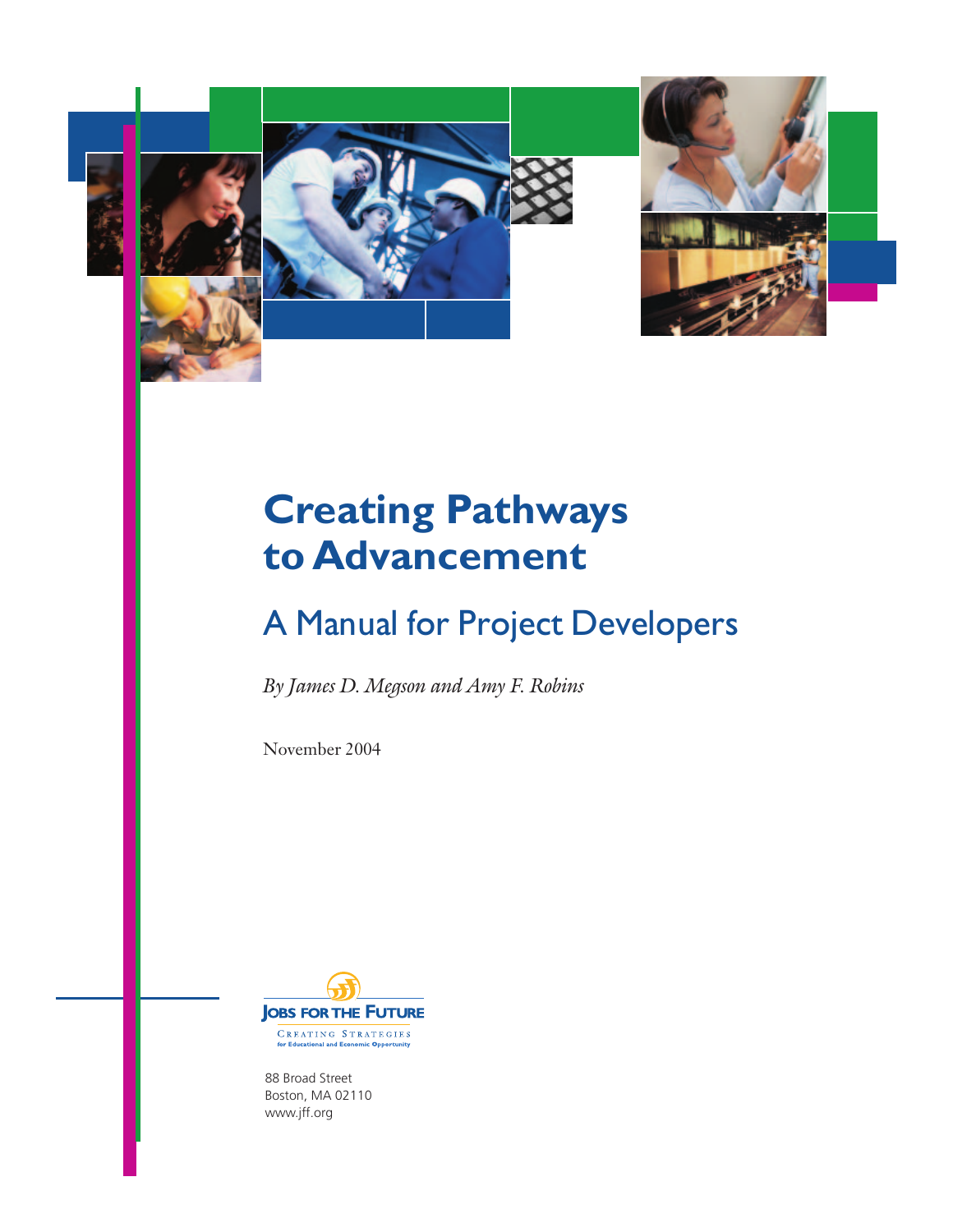## **Creating Pathways to Advancement**

## **Table of Contents**

| L. |               |  |  |  |  |
|----|---------------|--|--|--|--|
|    |               |  |  |  |  |
|    |               |  |  |  |  |
| П. |               |  |  |  |  |
|    |               |  |  |  |  |
|    |               |  |  |  |  |
|    |               |  |  |  |  |
|    |               |  |  |  |  |
|    |               |  |  |  |  |
|    |               |  |  |  |  |
|    |               |  |  |  |  |
|    |               |  |  |  |  |
|    |               |  |  |  |  |
|    |               |  |  |  |  |
|    |               |  |  |  |  |
| V. | Conclusion 28 |  |  |  |  |
|    |               |  |  |  |  |
|    |               |  |  |  |  |
|    |               |  |  |  |  |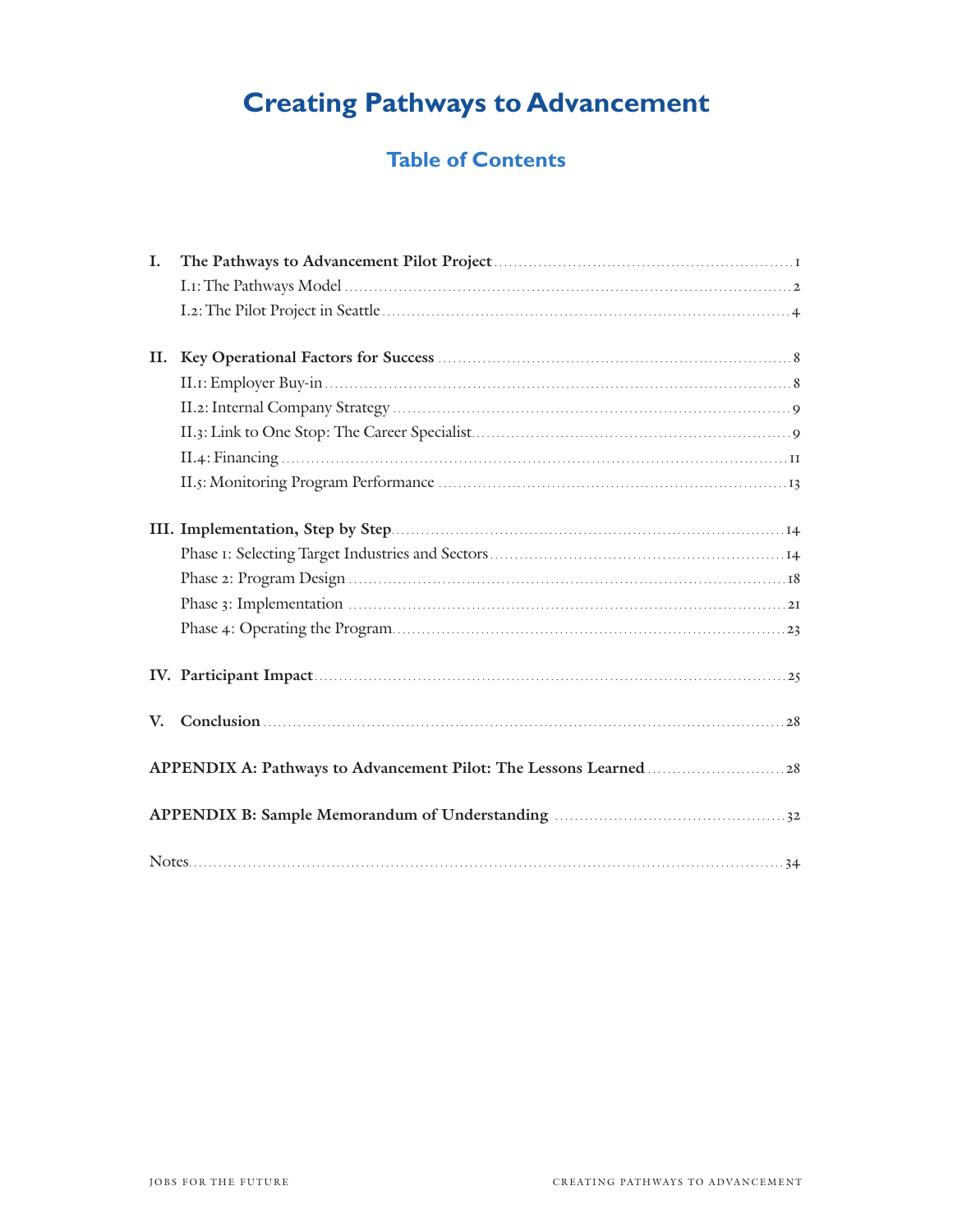## **I.The Pathways to Advancement Pilot Project**

Pathways to Advancement is an employer-driven workforce development model operated by the public workforce system. Developed by Jobs for the Future with support from the U.S. Department of Labor, it is an innovative example of a growing field of practice in career ladders and low-skilled worker advancement models.<sup>1</sup> The Pathways model presents a framework for providing publicly funded employment and training services that meet the needs of employers, job seekers, and incumbent workers—particularly those in low-wage, low-skill jobs.

Through its initial demonstration in Seattle, Washington, Pathways to Advancement proved to be an effective strategy for fundamentally changing the way the public workforce development system operates. By making employers central to the service delivery strategy, it addresses the long-term workforce needs of regionally important sectors; at the same time, it creates advancement opportunities for current and former TANF recipients and other low-income populations.

In September 2002, JFF selected Seattle as a pilot site for the model and awarded the Seattle-King County Workforce Development Council a \$50,000 grant to partially support the project. JFF also provided the council with intensive technical assistance for one year, October 2002 through September 2003.

Career Pathways, as the project is known in Seattle, has proven successful at serving entry-level hospital workers and creating advancement opportunities for them. In the pilot year, the project served over 560 incumbent workers in four hospitals. It provided 440 workers with assessments of work-related skills, interests, and abilities**,** 290 with career counseling, and 165 with training in workplace literacy, nursing, and other areas. Participants included 120 hospital workers in low-wage, low-skill jobs, about 15 of whom advanced within the pilot year to new jobs or achieved wage gains, which averaged about \$5 per hour. The effort to "backfill" vacancies created through these advancements was just beginning as the pilot year ended, but by March 2004 50 current and former TANF recipients had been referred to employers, and 8 had been hired into entry-level jobs as a result of the program.

Perhaps the greatest indicator of the project's success is that the Seattle partners decided to continue Pathways beyond the pilot phase and after initial funding ended. The project is taking further steps toward addressing workforce shortages facing the health care industry in King County, and the program operators are assessing their ability to respond to employer demand by adding additional hospitals and developing strategies for obtaining financial support from employers and other sources for its ongoing operation.

Jobs for the Future prepared this guide for other Workforce Development Councils and Workforce Investment Boards interested in replicating Seattle's Pathways to Advancement strategy. For more on the lessons learned during the pilot project, see Appendix A.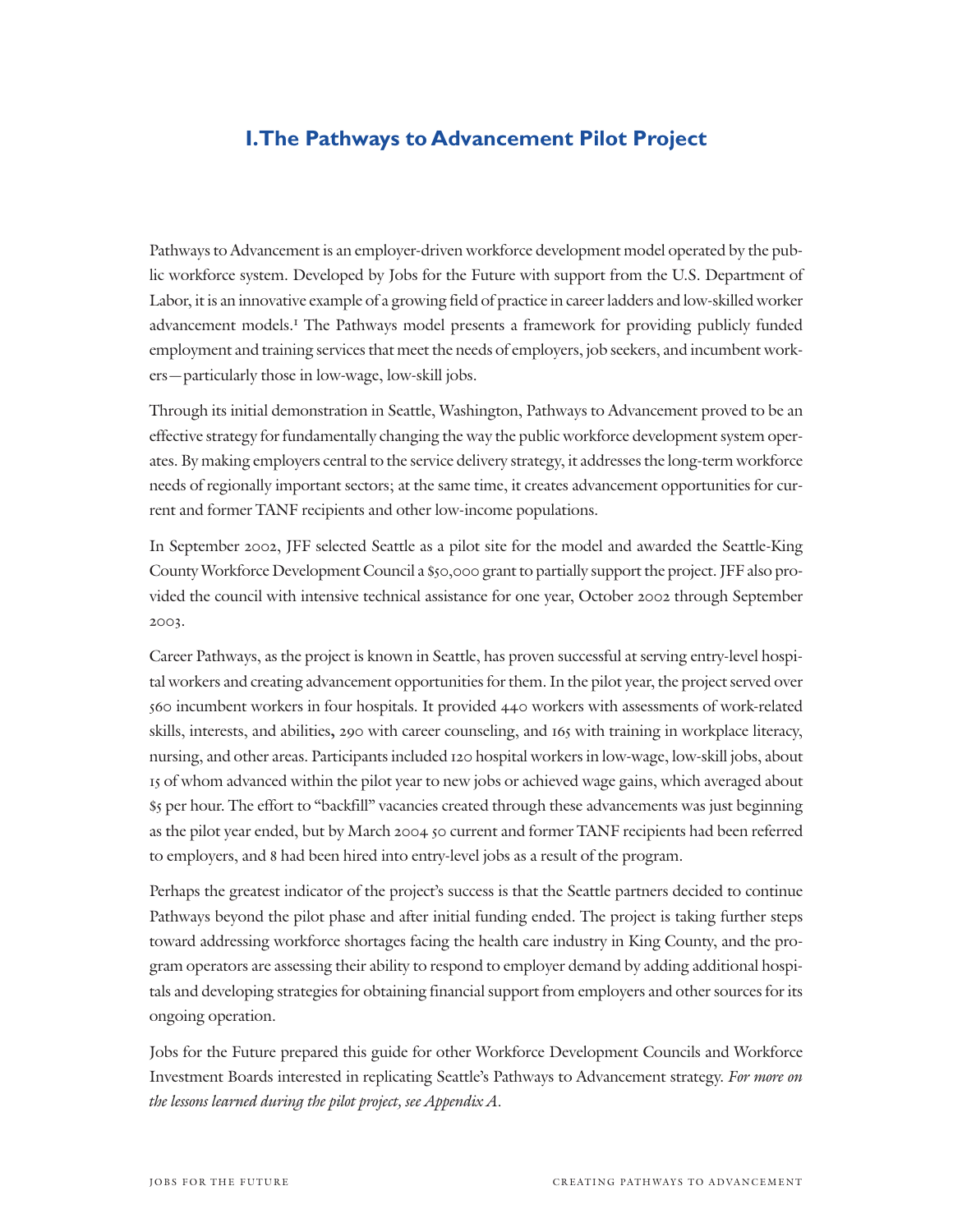## **I.1 The Pathways to Advancement Model**

The Pathways to Advancement model is designed to marshal public resources and partner with employers in order to:

- Advance low-skilled workers to better jobs; and
- Fill newly available vacancies with referrals from the One Stop system.

The Pathways model has six components:

- Public workforce partnerships;
- Blended funding;
- Engagement with Targeted Employers;
- Delivery of services to a target population;
- Advancement and backfill; and
- Scale and sustainability.

#### Public Workforce Partnerships

The Workforce Investment Board (or an agency it contracts with) manages the program. The WIB also provides access to services and funding, promotes information sharing, and fosters collaboration around rules and regulations. Partnerships with the state TANF agency, state employment services agency, and local community colleges are vital to developing and operating the program. Pathways uses the One Stop delivery system to provide system resources, make referrals for backfilled positions, and market services to employers, incumbent workers, and job seekers.

#### Blended Funding

Funding through the local workforce development system, including WIA and TANF funding, is a core element of the Pathways model, but additional resources must be tapped to give the program the flexibility needed to tailor services to serve employers and participants. To serve the target problem, without restrictions on eligibility, the program must blend funding streams. Although the goal is to focus on advancing entry-level incumbent workers and backfill vacated jobs with TANF recipients and others with similar characteristics, the ability to serve *anyone* who seeks assistance is key to gaining credibility with both employers and participants.

An important element of the model is effectively utilizing the public workforce development system to meet the needs of the critical regional industry sectors. Part of this effort is to leverage the resources available to the system effectively. The WIB, as the lead of the public workforce system, organizes, secures, and blends a wide range of financing types, so that it can provide services that reflect the realities of the workplace, not categorical limitations of typical public funding streams.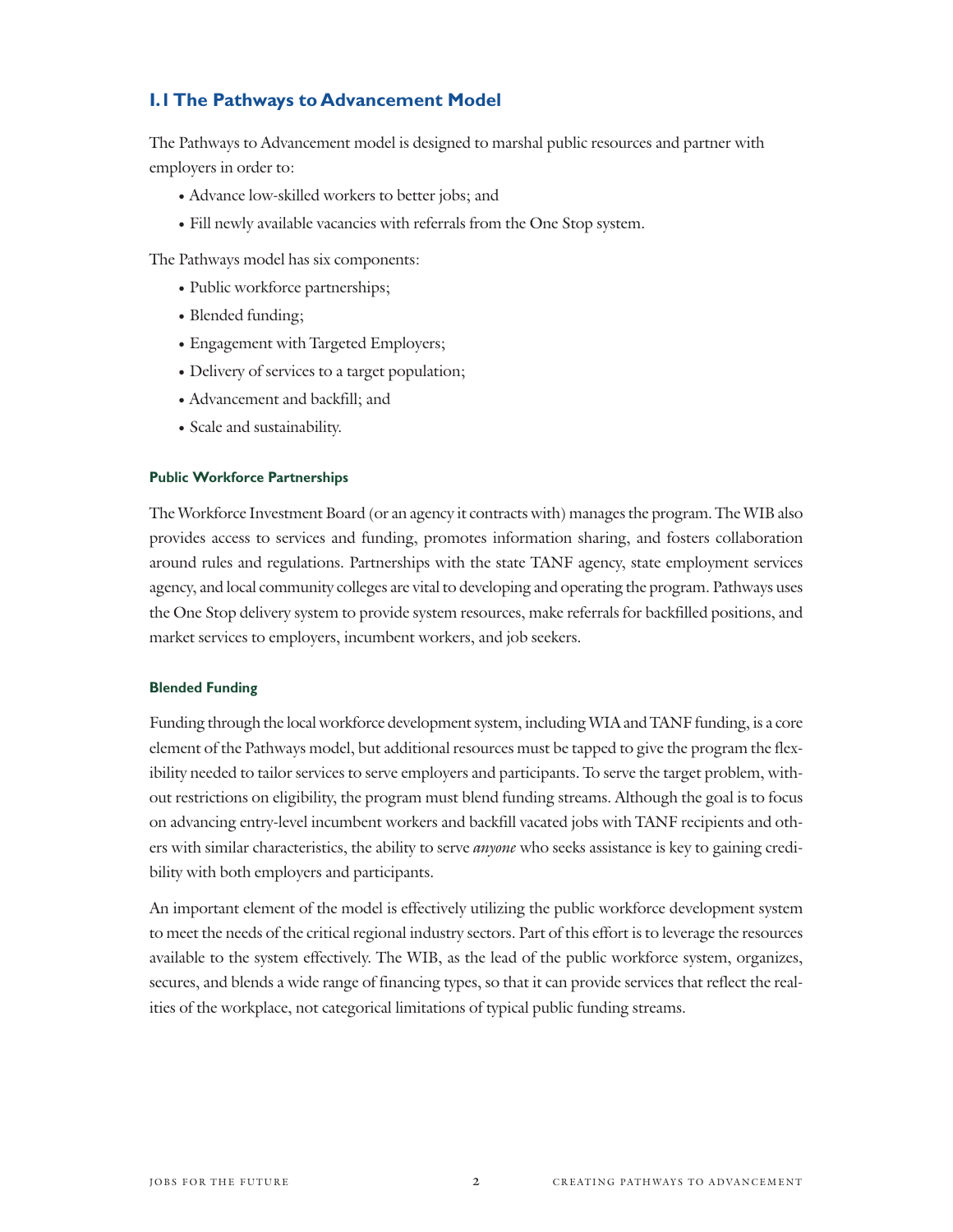#### Engaging and Targeting Employers

Employers are central to the Pathways model. Employers commit to being active partners in developing and managing the program, thereby driving much of the service delivery design and strategy.

The employer-driven nature of Pathways services means that the One Stop system provides access to employment and training assistance at the work site. This facilitates the connection of incumbent workers to program services and increases the flexibility of the One Stop in responding to employer needs.

The model aims to help employers in targeted industries or occupational clusters address long- and short-term workforce needs. The targeting must be done carefully. A selected industry or occupational cluster must have a critical workforce need that Pathways can address. Also, there must be employers within the industry or cluster who are willing to partner with the public workforce development system to address those needs.

#### Delivery of Services to a Target Population

As participants, Pathways targets current and former TANF recipients and other job seekers with similar characteristics. Included are the unemployed, as well as people employed in jobs that do not pay a family-supporting wage.

Strategically, though, Pathways serves a broad population that includes but is not limited to the targeted population. This gives Pathways more credibility with employers and with program participants. All participants can receive a range of training and support services designed to promote advancement and job placement.

#### Advancement and Backfill

The Pathways model advances participants in entry-level jobs to second-tier jobs, and then "backfills" the resulting first-tier job openings. This "advancement and backfill" strategy relies on growth industries that both hire entry-level workers *and* have advancement opportunities.

#### Scale and Sustainability

The long-term viability of a Pathways program depends on achieving scale and sustainability, which requires the program operators to consider demand for services, financing, population in need, and systemic support.

Systematic support is critical. Systematic support means that:

- The advancement of current and former TANF recipients and other low-income populations is a regional priority for the workforce development system.
- Long-term, sustainable relationships exist among Pathways partners, including the regional WIB, the One Stop system, training providers, community-based organizations, employers, and other organizations.
- The partners of the workforce system are committed to flexibility, change, and innovation.
- Employers are committed to modifying their human resource practices to support advancement.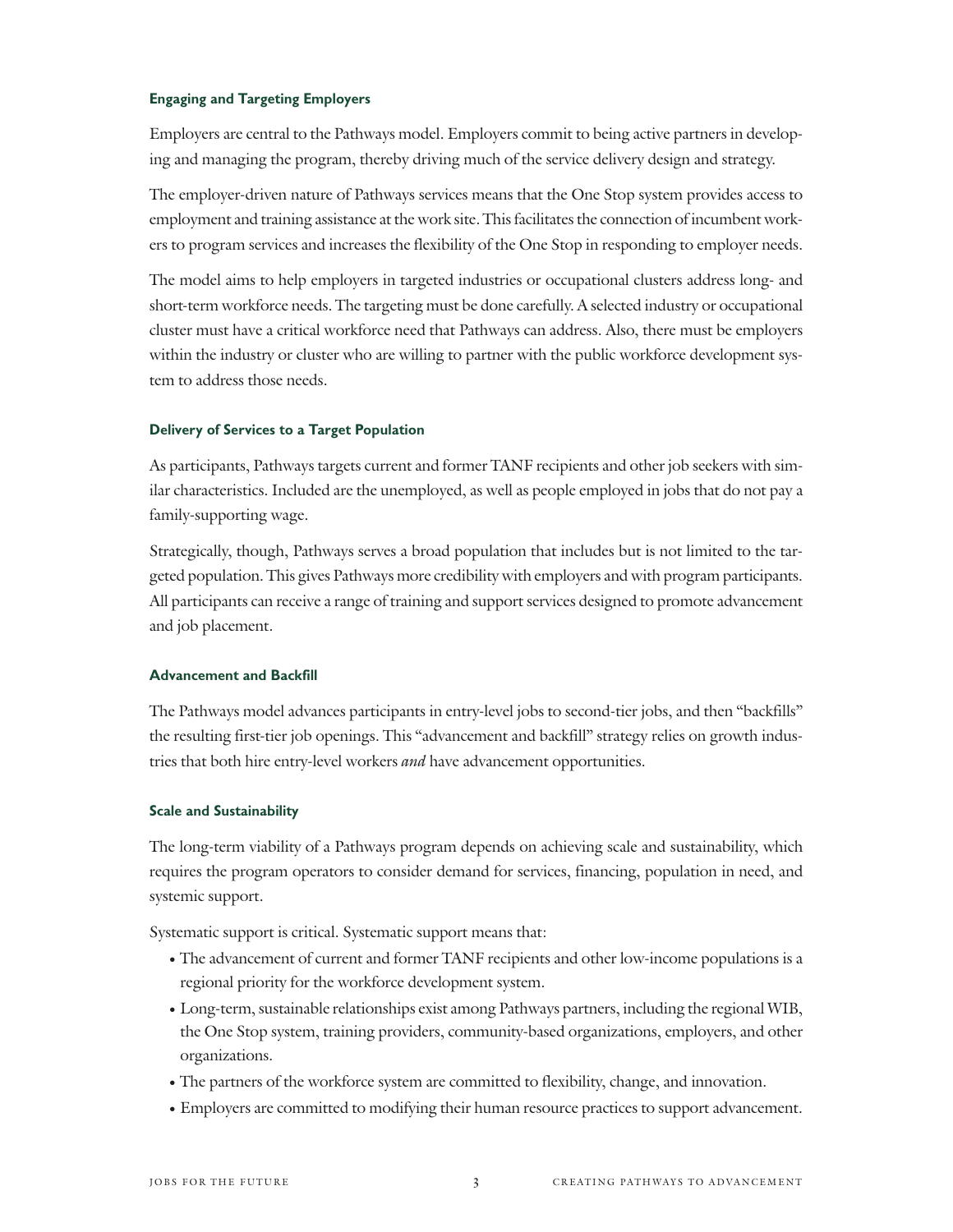#### **I.2 The Pilot Project in Seattle**

Seattle's Pathways project is creating career ladders in the health care sector, specifically hospitals. Seattle has developed each of the six components of the Pathways model.

#### Public Workforce Partnerships

Career Pathways is a project of the Workforce Development Council of Seattle-King County. In designing Pathways, the council involved health care employers, the local TANF agency, community colleges, and employment and training providers affiliated with the local One Stop (known as WorkSource). It then contracted with two WorkSource partners—Pacific Associates and TRAC Associates—to provide services. They did this by "out-stationing" Career Specialists at participating hospitals for one to two days per week, giving the employer a single, easily accessible point of contact with the project.

The choice of TRAC and Pacific Associates was deliberate. These agencies have well-established reputations for being employer-oriented and employer-responsive. Both are WorkSource partner agencies, and Pacific Associates is part of the management consortium that operates WorkSource. Staff of both agencies have access to and knowledge of the One Stop system of resources.

Having a single point of contact has been key to Career Pathways' responsiveness to employer needs and concerns. The Career Specialists build employer relationships and bring the workforce development system's training, services, and resources to employers, to help meet employer needs.

For incumbent workers, having Career Specialists on-site at their employer location facilitates access to the services of the workforce development system. Many Career Pathways participants were not aware of the public system or the services available through it. As a result of co-location, the resources of the workforce development system are being used more effectively to meet the career goals and objectives of health care workers.

Hospitals also see Career Pathways and the out-stationing of Career Specialists as a way to increase the workforce development system's understanding of the health care sector and its workforce, training, and related needs—and thus better meet these needs. To this end, Career Specialists convey to the broader workforce development system what they learn about the hospital industry and its labor market needs, as well as what they learn about how to provide employer services.

Another benefit of out-stationing staff, according to the Career Specialists, is access to real-time labor market information. This can be used throughout the workforce development system.

#### Blended Funding

Seattle's funding for Career Pathways comes from a variety of public sources, including U.S. Department of Labor funding for the project, Community Jobs, the Workforce Investment Act, the H1B Visa program, and Washington State's Industries of the Future Skills Training program. In addition, private resources, including employer tuition reimbursement funds, are key to program operation. This mix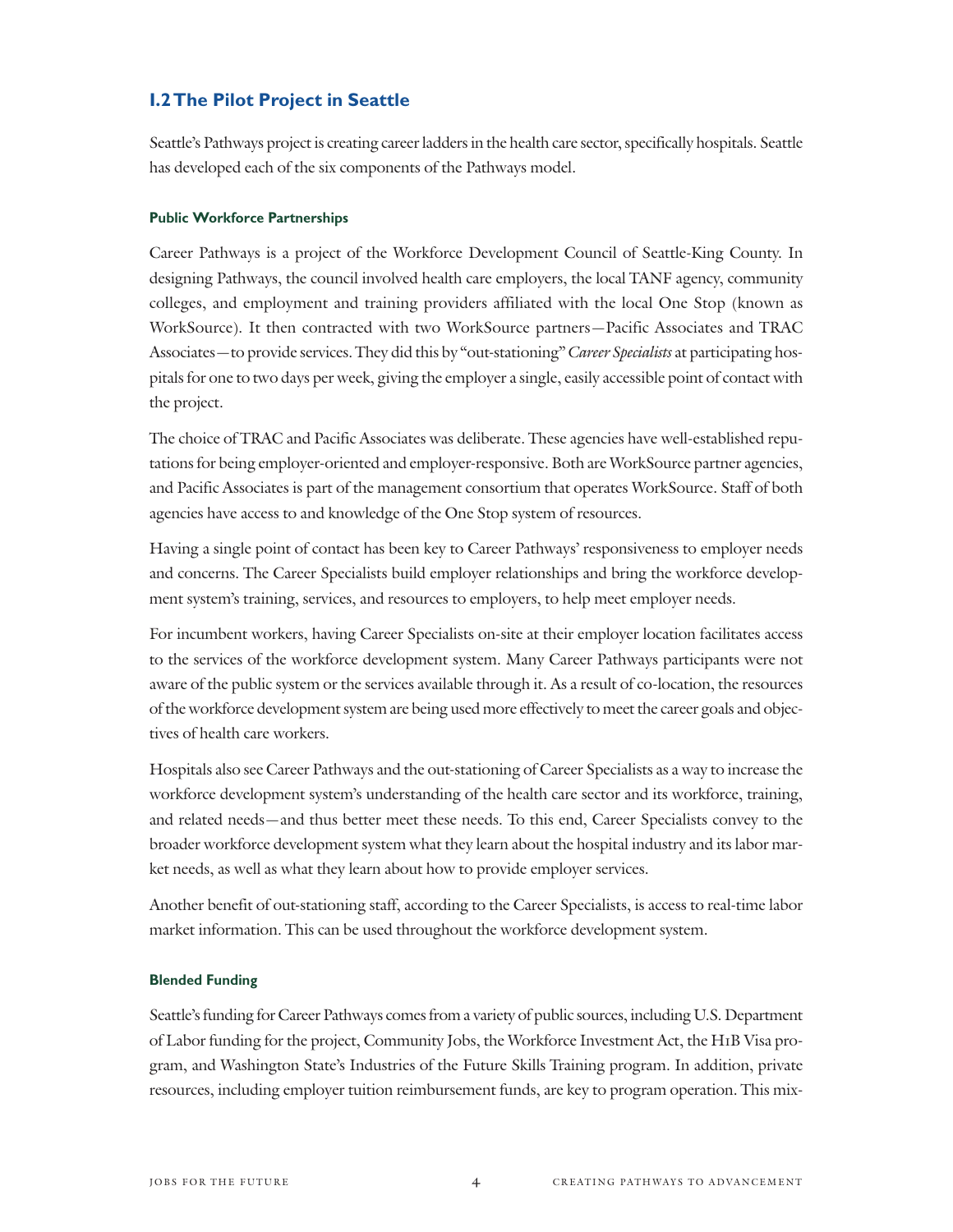ture has made it possible to meet the needs of employers and a wide range of incumbent workers, as well as to provide seamless services. While the pilot grant has ended, the project continues to tap the other sources of funding.

Flexible funding is critical to the success of Career Pathways. In particular, the flexibility of the H1B grant has made it possible to serve a wide range of workers. Seattle also has been careful about blending its multiple funding sources so neither eligibility requirements nor funding silos affect either employers or participants.

#### Engaging and Targeting Employers

The health care sector is a key part of the Seattle-King County economy, a regionally significant employer and a relatively high-wage industry. Over 3,800 firms generate 88,785 jobs and about \$3.5 billion a year in wages. Health care accounts for about 7 percent of the region's employment and 6 percent of all wages. Overall, the health care sector is projected to continue to grow at a rate faster than average.

Hospitals are particularly important: they employ over 35,000 people in the region, or 3.2 percent of the region's workforce. Hospitals are also a growth sector: employment increased by two thirds between 1990 and 2002. In addition, hospitals have an average wage of over \$48,000 a year.

While health care was an obvious choice for the Career Pathways, the project could also build on prior work done by the Seattle-King County Health Care Staffing Crisis Panel. The panel, convened by the Workforce Development Council and the Washington State Hospital Association established relationships among representatives of the hospital industry, labor, two- and four-year colleges, and the K-12 system.

After extensive research and discussion, as well as an examination of best practices in workforce development, the panel identified a number of issues that impede Seattle-King County's hospital industry and its workers. A major challenge identified through this process was the difficulty that hospitals face in encouraging career progression in the health care sector.

At the outset, Career Pathways targeted its efforts at four of Seattle's largest hospitals, all of which participated in the Seattle-King County Health Care Staffing Crisis Panel: Overlake Hospital Medical Center, Children's Hospital and Regional Medical Center, Group Health Cooperative, and Swedish Medical Center.

#### Delivery of Services to a Target Population

Although the objective of Career Pathways is to serve current and former TANF recipients and other low-income individuals with similar characteristics, the model does not limit participation to such individuals. Instead, Pathways serves incumbent workers at participating hospitals, with a special concern for people in low-wage, low-skill jobs. It is easier to engage employers effectively around certain job classifications (and workers in those job classifications) than it is to target workers with certain characteristics, such as current or former TANF recipients.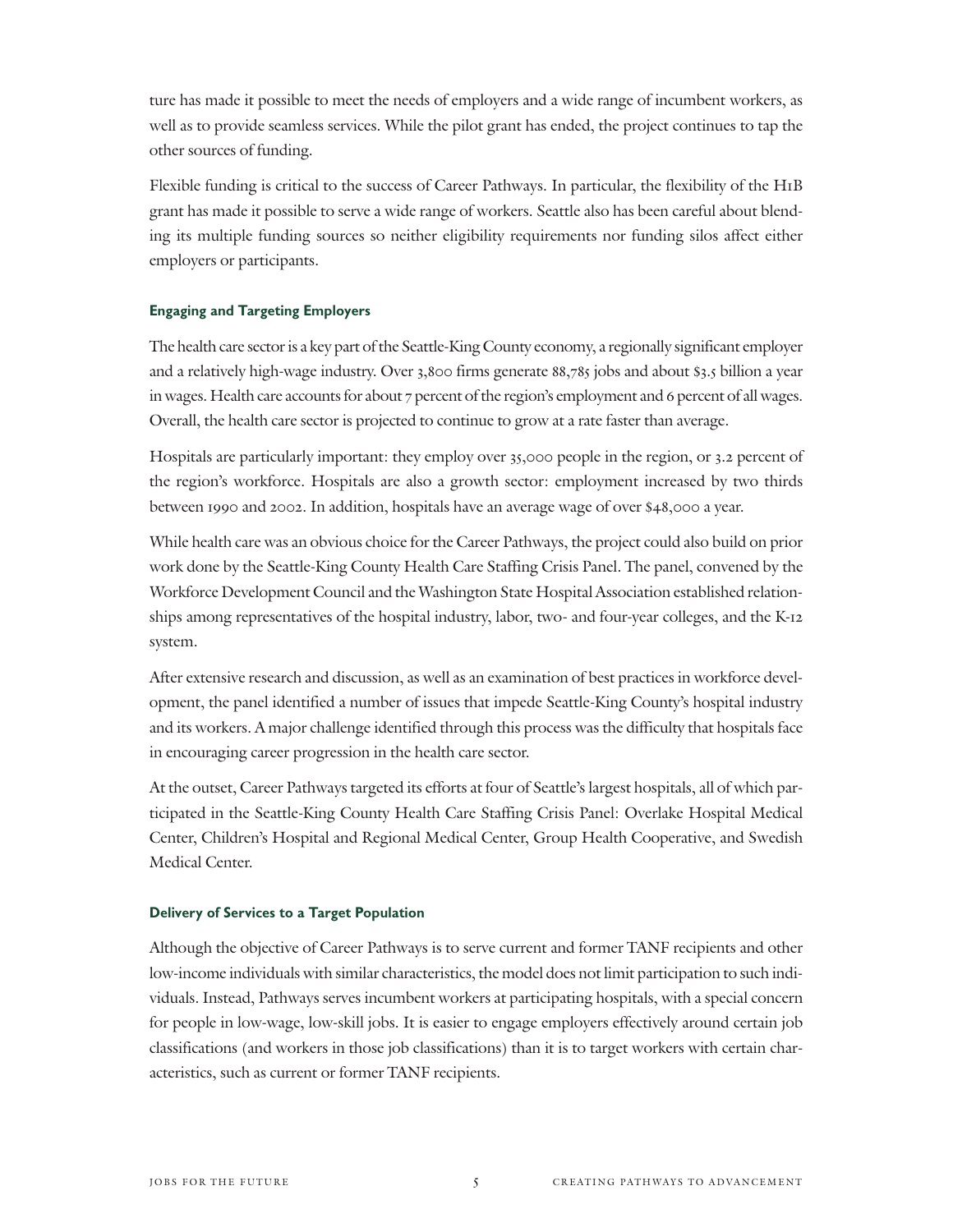Many but not all of those served are current or former TANF recipients. Services include:

- Formal and informal assessments of skills, interests, and abilities;
- Individualized career planning;
- Career planning workshops, covering such topics as resume writing and interviewing techniques;
- Links to training resources and other support services (e.g., child care, transportation assistance); and
- Help navigating the workforce development system.

#### Advancement and Backfill

Career Pathways' priority is to first help incumbent workers advance beyond entry-level jobs by providing access to career planning, various kinds of training, resources, and support services—and then to backfill the resulting job openings. This reflects the workforce needs of the hospital industry, including those specifically articulated by the industry panel. For example, the Pathways hospitals consider the backfill component to be especially important: they find it more difficult to fill skilled positions than entry-level positions. The panel also stressed the need to make the public workforce development system more responsive to the industry in general.

Career Pathways has successfully provided entry-level workers with advancement opportunities. After about one year in operation, Career Pathways had served over 560 incumbent workers, assessed 440, provided career counseling to 290, and enrolled 165 participants in training in workplace literacy, nursing, and other areas. Among those served were almost 120 hospital workers in low-wage, low-skill jobs, about 90 of whom received skill training. Fifty people completed skills training. Career Pathways referred 50 current and former TANF recipients to entry-level jobs, but only 8 were hired, demonstrating the challenge of placing entry-level employees in the health care field.

In that same period, about 15 Career Pathways participants advanced to new jobs or obtained wage increases. Most started out in housekeeping or food services jobs and, with training and other resources and support services, moved into a variety of patient care jobs. Examples of participants' starting jobs and wages, services provided, and current jobs and wages are provided in the following table.

|                                | <b>Starting Job</b> | <b>Assistance Provided</b>             | <b>Current Job</b>          |                    | <b>Hourly Wage</b> |
|--------------------------------|---------------------|----------------------------------------|-----------------------------|--------------------|--------------------|
| <b>Title</b>                   | <b>Hourly Wage</b>  |                                        | <b>Title</b>                | <b>Hourly Wage</b> | <b>Increase</b>    |
| Environmental<br>Services Tech | \$12.54             | Training resources*                    | <b>Patient Care</b><br>Tech | \$12.92            | S.38               |
| Dietary Aide                   | \$8.49              | Training resources                     | <b>CNA</b>                  | \$9.50             | \$1.01             |
| Caregiver                      | \$9.00              | Training resources,<br>case management | Medical Assistant           | \$14.34            | \$5.34             |
| Laundry Aide                   | 57.43               | Training resources                     | <b>CNA</b>                  | \$10.00            | \$2.57             |
| Greeter                        | \$10.15             | Training resources                     | Pharmacy<br>Assistant       | \$12.63            | \$2.48             |

#### Career Pathways Advancement and Wage Progression, Selected Examples

\* Training resources include employer tuition assistance, public training dollars, information about training programs, and a variety of other activities to increase participant access to appropriate training opportunities.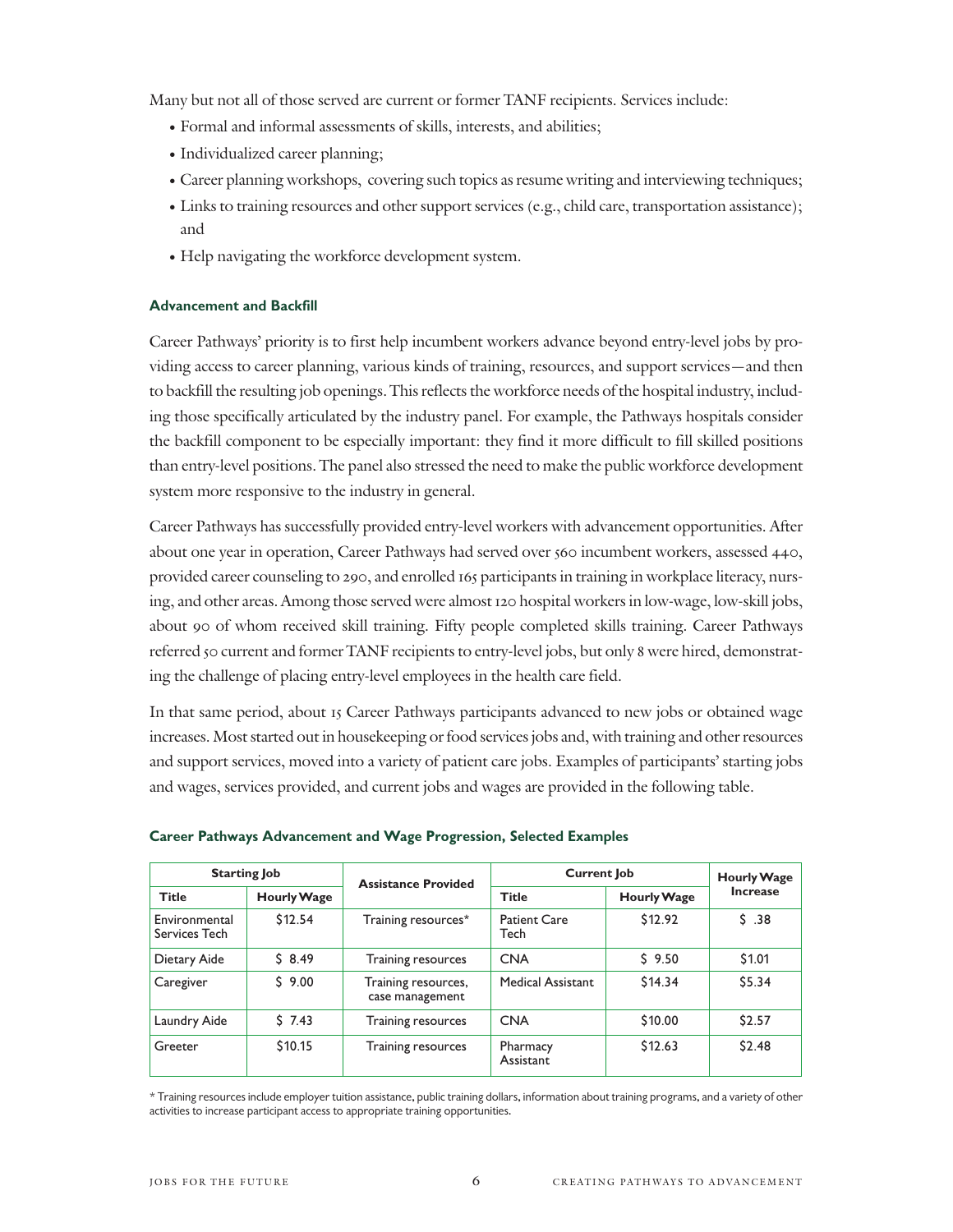#### Scale and Sustainability

The main considerations in achieving scale and sustainability are demand for services, financing, population in need, and systemic support.

Demand for Services. There continues to be strong demand for health care workers in the Seattle area, especially at the skilled level. The four hospitals participating in Career Pathways report an interest in engaging with the workforce development system and accessing its resources to address their labor shortages. In addition, they have been willing to modify their human resource practices to support Career Pathways by providing tuition assistance to incumbent workers in low-wage, low-skill jobs and by paying incumbent workers for a portion of the time spent in training. Other hospitals in King County have expressed interest in developing Career Pathways programs, and the Career Pathways operators are exploring the possibility of obtaining operational resources from the hospitals where Career Pathways is established.

Financing. Seattle initially identified \$5.1 million from public sources that could be tapped to provide funding support to the operation of Career Pathways. Sources included a combination of federal and state grants. Federal grant resources included H1B (\$830,000) and WIA (\$2.7 million). State grant resources included Community Jobs (\$1.3 million), and Industries of the Future Skills Training (\$150,000). In addition, Seattle leveraged \$400,000 in employer training dollars and received the \$50,000 Pathways pass-through grant from Jobs for the Future and the U.S. Department of Labor.

Population in Need. The experience of Career Pathways suggests there is a ready supply of low-wage, low-skill hospital workers—a significant portion of whom are current or former TANF recipients interested in advancing to higher-wage, higher-skill jobs in health care.

Systemic Support. Systemic support for Career Pathways is evidenced by the program's priority on advancement, the strong relationships between the Career Specialists and participating hospitals, the commitment to flexibility, change, and innovation, and employers' commitment to modifying human resource practices and investing their own resources.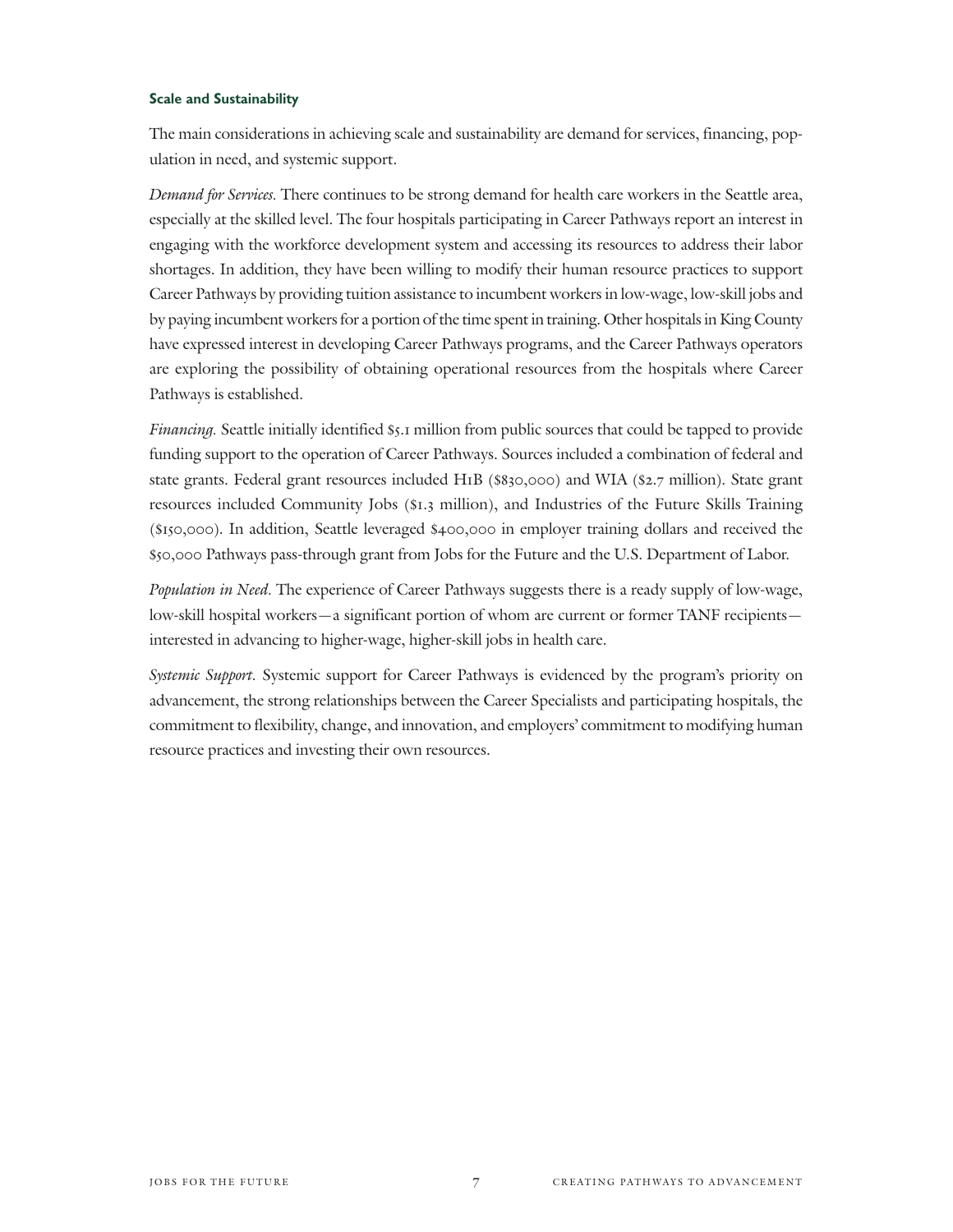## **II. Key Operational Factors for Success**

The program operators in the Seattle Pathways project have identified five factors as critical in developing a successful program:

- Employer buy-in;
- Internal company strategy;
- Link to One Stop: The Career Specialist;
- Financing; and
- Monitoring program performance.

#### **II.1 Employer Buy-in**

The key to developing a successful Pathways program is to make it "employer driven." This means responding to needs identified by employers, who must be involved in designing and developing the overall program and how it is implemented in their individual organizations.

Within each company, a "champion" at the highest level must be prepared to intervene if necessary to ensure the program's smooth operation and its full integration into company operations. To maximize the program's impact, the "champion" should have authority across all departments. This person would be the director of human resources if the program is implemented organization-wide or the manager of the targeted department if the program is implemented within one division.

As the program is implemented, mid-level operational managers must support it as well. This requires higher-level support for the program, a full explanation of the program's benefits explained to affected managers, the delivery of the promised benefits as the program develops, and an on-site Career Specialist who fits into the company culture.

The importance of employer buy-in suggests a number of key characteristics to look for in participating companies:

- A recognized need for workers in certain job categories;
- An openness to trying new approaches to recruitment and training;
- The commitment of a senior manager with company-wide (or department-wide) responsibility;
- The participation in the planning process of a senior manager who can make commitments to the program on behalf of the company; and
- An agreement to provide the program with necessary support (e.g., space, employee support, some paid time off for training, on-site logistical support, financial resources for training scholarships).

**Example:** After the selection of the health care industry as the target for the Career Pathways program, several hospitals expressed their interest in participating in the pilot effort. The four hospitals chosen had been active partners in the Seattle-King County Health Care Staffing Crisis Panel, signaling their interest in addressing their workforce needs and in working closely with staff from the Workforce Development Council to do so. The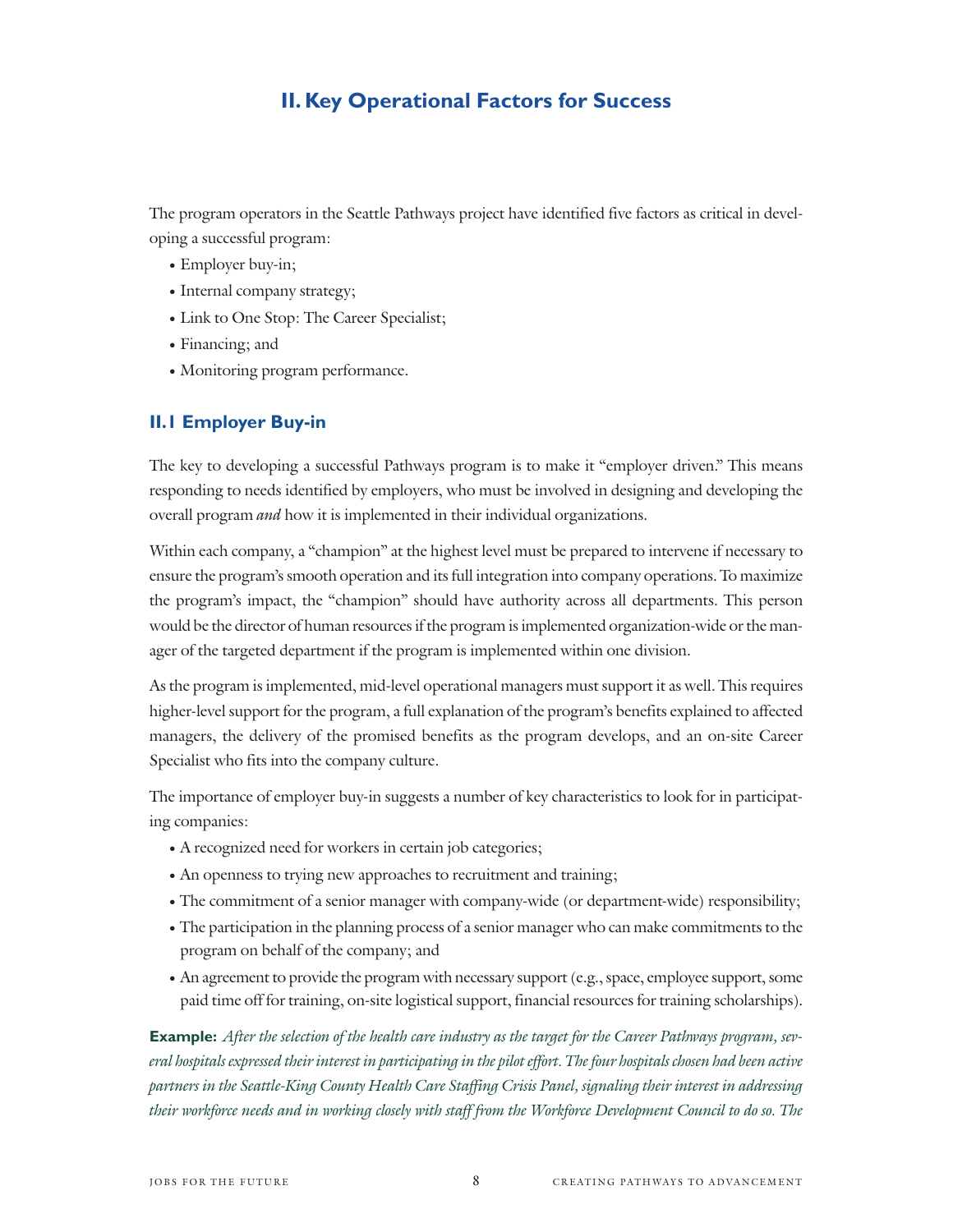four hospitals, Children's, Group Health Cooperative, Overlake and Swedish, identified specific workforce needs for the program to focus on and committed the staff and resources to make the program work. In the more successful Seattle hospital sites, a key high-level staff member fully embraced the program and proactively championed it.

#### **II.2 Internal Company Strategy**

There are two options for implementing Pathways within a company: across the whole company through the human resources department or within one department or function through the division director/manager.

Working across the entire company creates an opportunity to develop more career paths and potential options for employees wishing to upgrade their skills and earning capacity. For an employer who wants to recruit and train incumbent workers for open positions, a company-wide approach widens the field of potential recruits and increases the program's impact. However, this strategy raises the level of risk while the program smoothes out the inevitable wrinkles during development and implementation. It also requires gaining early "buy-in" from many managers, which a program may find hard to achieve. This approach requires the program to demonstrate early success, and program managers must respond quickly to any related concerns that arise from any part of the company.

Working within one department or function creates the opportunity to refine the strategy in a limited environment before taking it to additional departments or company-wide. Also, after the program's reputation has been established in one department, that department can serve as an advocate to other departments. However, this approach may lessen initial impact, which could make it harder to promote.

**Example:** Both strategies were used in Seattle. At the four partner hospitals, key hospital and Career Pathways staff worked together to decide which strategy to employ and how to structure the program. This allowed for individual consideration of each hospital's particular needs and environment. Overlake Hospital, which is preparing to dramatically expand its facility, has long-term staffing needs across a wide range of positions. Career Pathways is an initiative of Overlake's Human Resource Department and has been implemented companywide. At Group Health Cooperative, the highest priority has been to address a shortage of nurses. For that reason, Career Pathways is managed by the Director of Nursing and focuses on cultivating the nursing staff at multiple skill levels.

#### **II.3 Link to One Stop:The Career Specialist**

An important Pathways objective is to use One Stop resources effectively to address an industry's human resource needs. For this reason, Career Specialists are the center of the Pathways system's day-to-day operations. Career Specialists are either One Stop staff or work for One Stop partner organizations. They are representatives of the One Stop system, and their clients are the employers. Their mission is to help employers address staffing needs by recruiting and training incumbent workers. Additionally, Career Specialists help employers backfill vacancies created by the promotion of incumbent workers, ideally using the resources of the local One Stop.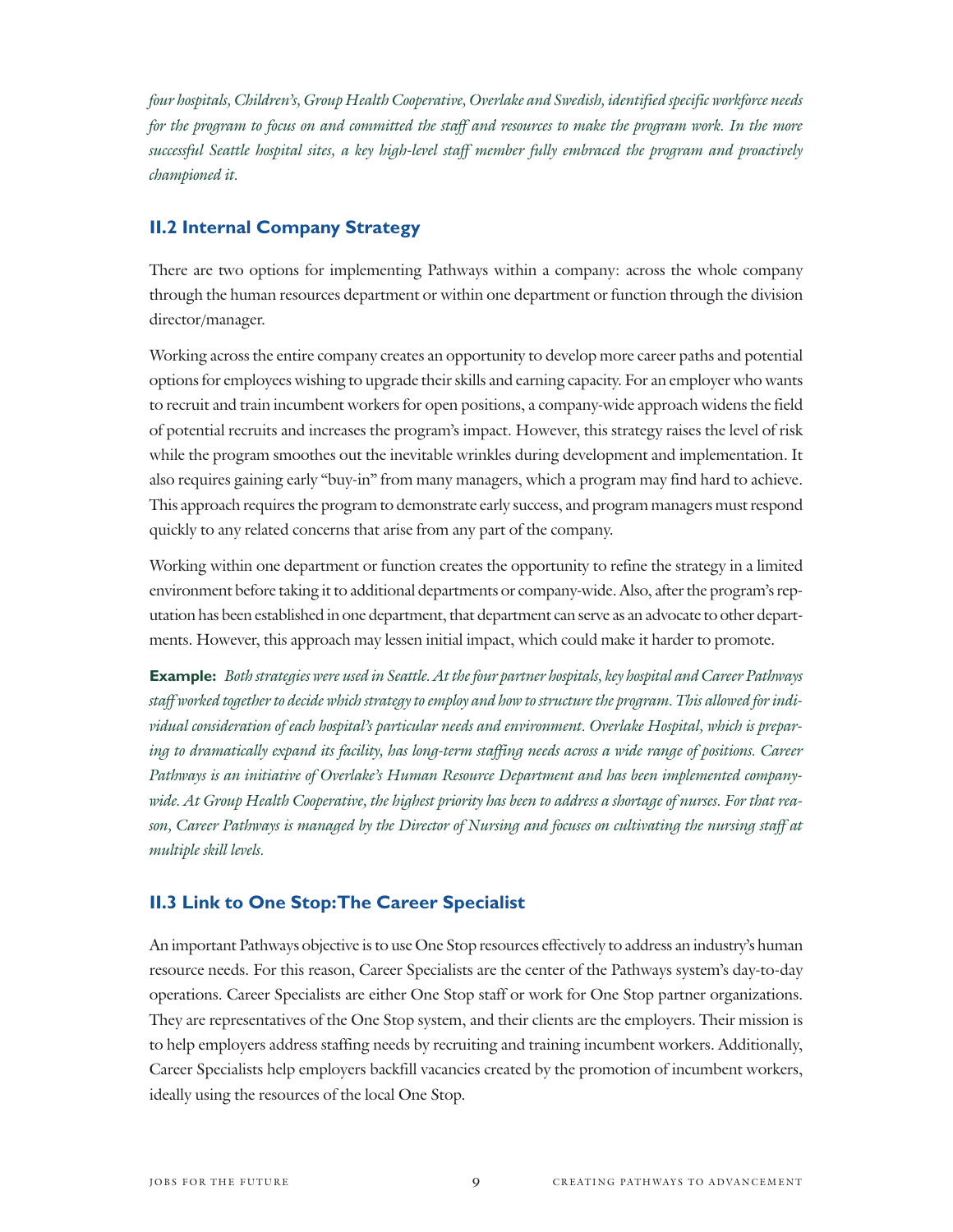Career Specialists perform a number of functions, including:

- Providing short-term and long-term counseling to incumbent workers on their career options;
- Identifying/defining career paths for incumbent workers;
- Helping incumbent workers access appropriate training needs;
- Helping eligible workers access training funds;
- Administering training funds;
- Working with employers to resolve particular issues related to the progress of incumbent workers served by the Pathways program;
- Working with employers to address human resource needs;
- Providing a link between employers and the resources of One Stop centers;
- Informing One Stops about the employer's workforce needs;
- Marketing the program and their own services to managers and low-level employees; and
- Screening, preparing, and referring candidates for backfill positions.

The Career Specialist must be very responsive to the demands of employers and able to leverage public resources and services to meet employer needs. Typically, this will be a person who works for a One Stop partner or provider and who knows the landscape of the resources available for workforce development and to job seekers. Career Specialists should also have counseling experience and experience with, and a broad perspective on, the private sector and employer needs.

The Career Specialist will come from an organization that can bridge two worlds: employers and the public employment system. That organization's continued involvement in the program depends on its performance as perceived by the employers. It must be highly flexible and employer-responsive, immediately replacing any Career Specialist who does not perform well or who does not fit well with the employer's culture.

Career Specialists increase the One Stop system's ability to respond to industry needs by communicating in-depth knowledge they gain about their client companies and industries to staff in that system. More qualified job candidates can be referred to the employer because One Stop staff better understand industry skill needs and culture; as a result, they can select and prepare job candidates more effectively. The One Stop can post job openings in a more timely fashion because Career Specialists work directly with human resource staff within the industry. In addition, One Stop services can be tailored to better meet industry needs over time as the One Stop system becomes more employer-oriented and as industry gains a better understanding of the available public resources.

This synergy is achieved in a number of ways. Ideally, Career Specialists work at the One Stop when not on-site with employers. Thus, Career Specialists can share knowledge with their One Stop colleagues by, for example, holding regular seminars for employment specialists about each industry, including the types of jobs available, the skills and qualifications needed, and the potential career paths. Another way to share knowledge is for Career Specialists to arrange for employment specialists to visit participating employers. Also, human resource or other key employer staff can be invited to One Stops to discuss their industry in person or to gain a better understanding of the services available to their employees through the public system.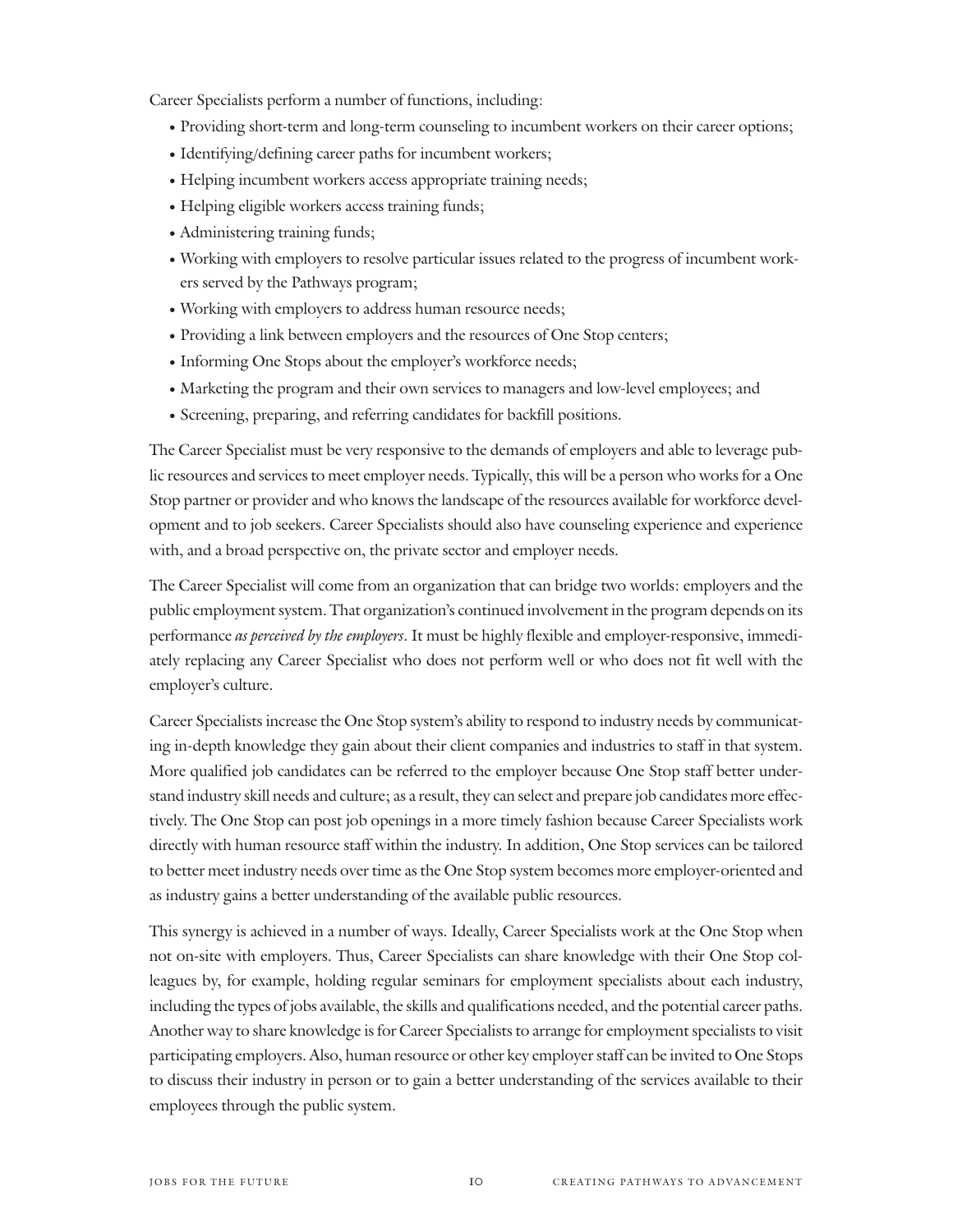Whatever mechanism is selected, this process builds the capacity of the One Stop system. With connections to both the employer and the One Stop system, these staff provide a vital link between the two. The overall goal is to make the system more industry responsive and to enable industry to more effectively utilize the system. "Knowledge sharing" activities should be built into the program upfront.

Career Specialists must have adequate resources. Particularly important is a private office so that workers seeking their services can speak frankly about workplace, personal, and financial matters. In addition, Career Specialists need access to the Internet and to the employer's intranet to keep in touch with the people they serve. A Career Specialist serving an employer with more than one site needs a notebook computer and portable printer, with office space available at each site.

**Example:** Seattle approached the Pathways program as a strategic opportunity to further develop the employer responsiveness of the One Stop system and to effectively utilize public resources to address the long-term human resources needs of a key regional industry. With a Career Specialist inside each hospital, employers use One Stop resources more efficiently, and the One Stop system gains deeper employer relationships and an increased capacity to respond to employer needs. The Career Specialists represent the One Stop system and are co-located at hospitals at least one or two days per week.

The Workforce Development Council of Seattle-King County selected TRAC and Pacific Associates to supply Career Specialists. Both organizations had demonstrated success in developing strong employer relationships through prior contracts with the council, including its Welfare-to-Work program. Both organizations are One Stop system providers, and both have reputations for being employer responsive and savvy.

In the beginning stages of Career Pathways at one partner hospital, the human resource manager expressed concern over the style of the Career Specialist assigned there. In response, the provider immediately replaced the Career Specialist with another staff member who better fit the culture of the partner hospital.

Three of the four Seattle partner hospitals have designated office space, with access to the Internet and intranet, for the Career Specialists. The fourth hospital has many clinics across a wide region, making a central Career Specialist office impractical. In this instance, the Career Specialist conducts the Pathways program primarily over the phone and through e-mail, arranging in-person meetings when necessary.

#### **II.4 Financing**

Ensuring adequate and flexible financing for the Pathways program is essential. The strategy of serving anyone who walks in the door of the Career Specialist is key to gaining company support. WIBs must effectively manage eligibility requirements and funding silos so that, from employer and worker perspectives, the financing is as near to "seamless" as possible and no one is turned away from program services.

In general, financing falls into two major categories: funding provided directly to the Pathways program and funding provided directly to individuals participating in the program. Across these categories, potential sources of program funding include:

- The Workforce Investment Act;
- Temporary Assistance to Needy Families;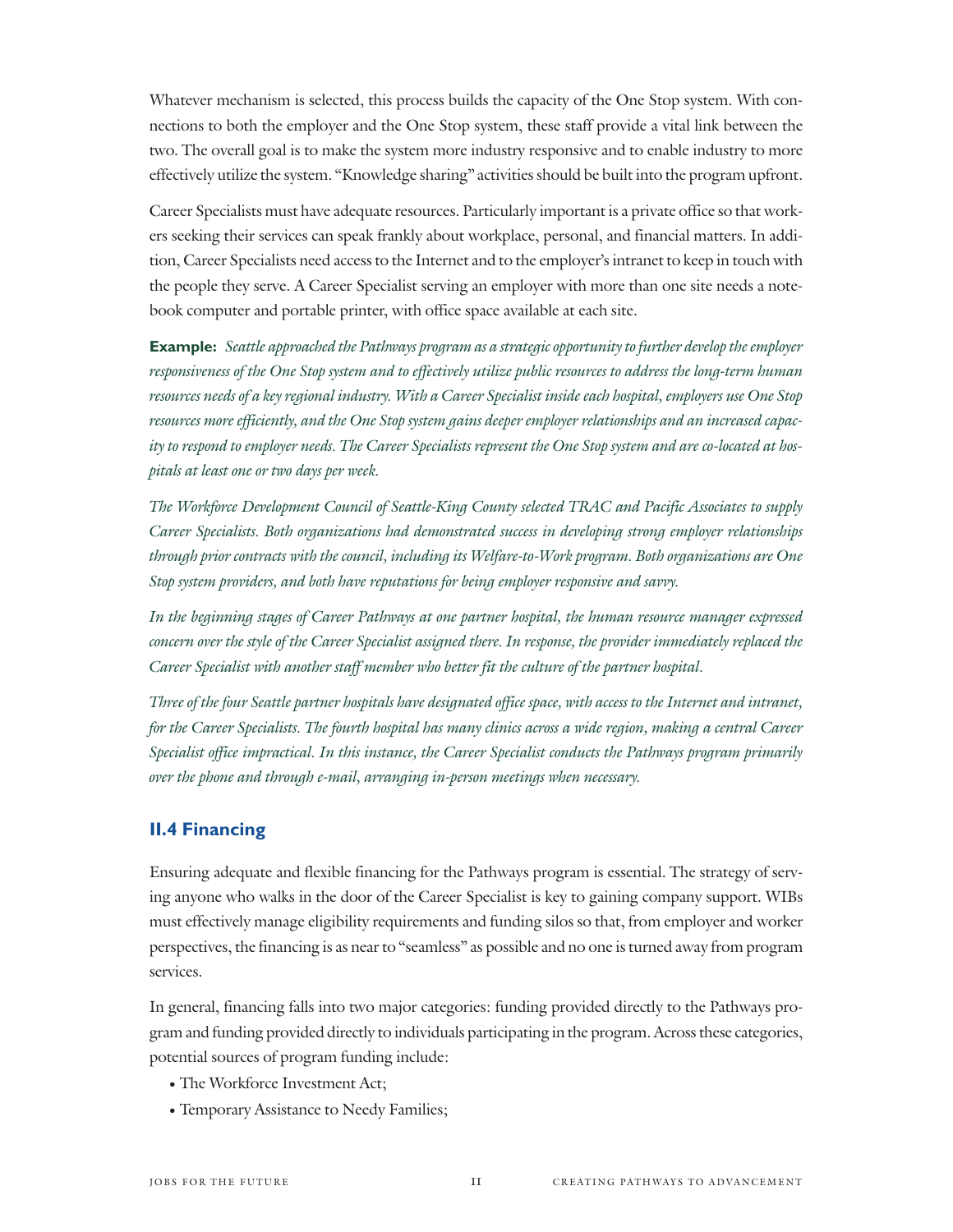- Special federal training funds, as and when they become available;
- State workforce development and training programs;
- Industry training programs (e.g., joint industry/union/government training programs where they exist); and
- Private foundations. A number of national and local foundations support innovative workforce development programs targeted at low-income workers. Such foundations may help support the development of Pathways programs, although they are unlikely to finance operational costs over the long term.

In addition to general funding for the Pathways program as a whole, program staff can help participating workers secure direct financial support for specific needs, primarily tuition assistance. Possible sources of direct financial support might include:

- Federal programs (primarily Pell grants);
- State tuition reimbursement programs;
- Company tuition reimbursement programs; and
- Other private and public sources.

Internal company training funds are another importance source. Every large company budgets for internal training each year. Generally, these funds target middle and senior managers. As more companies come to appreciate the return on investments in training lower-level workers, a portion of these funds should be available to support Pathways programs.

Obtaining company financial support for the management of the project may be possible in the longterm. In this respect, it is important to note that a Pathways program is a long-term investment. There is an immediate pay back as some incumbent workers take advantage of opportunities of which they were unaware or did not know how to access before Pathways, but many benefits appear only after a year or more. Consequently, taking time to make the case to employers about why they should contribute to the program may necessitate a longer-term draw on public resources.

**Example:** In Seattle, the Workforce Development Council has blended financing from a number of sources in order to serve a wide array of incumbent workers. Funding has come from a variety of sources, including U.S. Department of Labor funding for the Pathways to Advancement project, Community Jobs, the Workforce Investment Act, the H1B Visa program, and the state's Industries of the Future Skills Training program. This has made it possible to meet the needs of employers and a wide range of incumbent workers, and also to provide seamless services. The council leveraged almost \$380,000 in training subsidies to support Career Pathways. Employer training contributions totaled over \$400,000.

For the long term, Seattle chose to manage the program at no cost to employers for six months. This allowed time to demonstrate an ability to work effectively with employers and to achieve results. The Workforce Development Council also plans to continue using state grants and other funding sources to support Career Pathways.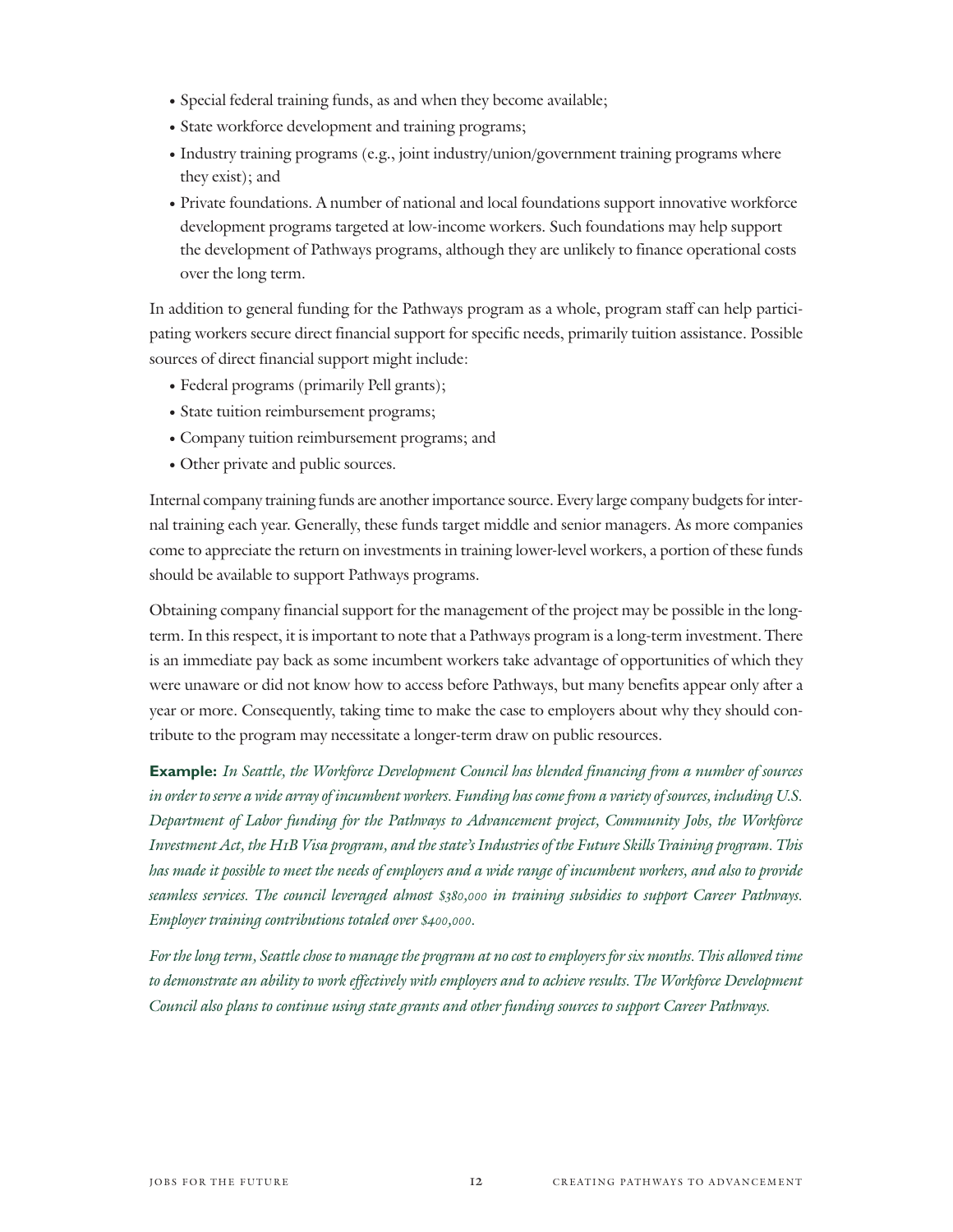#### **II.5 Monitoring Program Performance**

The long-term future of a Pathways program depends upon continued buy-in by employers and potential funders. Hence, it is important to quantify impact. Before the program is implemented, a key decision is what to measure and how to measure it—and to then build monitoring into the program design. Program performance indicators and reporting systems should be discussed and mutually agreed upon at the outset by the employer and the program operator. This will ensure that the employer receives information it finds valuable and that the program operator establishes a manageable monitoring system.

**Example:** Seattle has used the WIA reporting system as the foundation of its results monitoring. In addition to an array of participant demographic information, Seattle works with partner hospitals to track the numbers of: assessments provided, people enrolling in and completing training, advancements to new jobs, wage gains, referrals to entry-level jobs, and hires into entry-level jobs.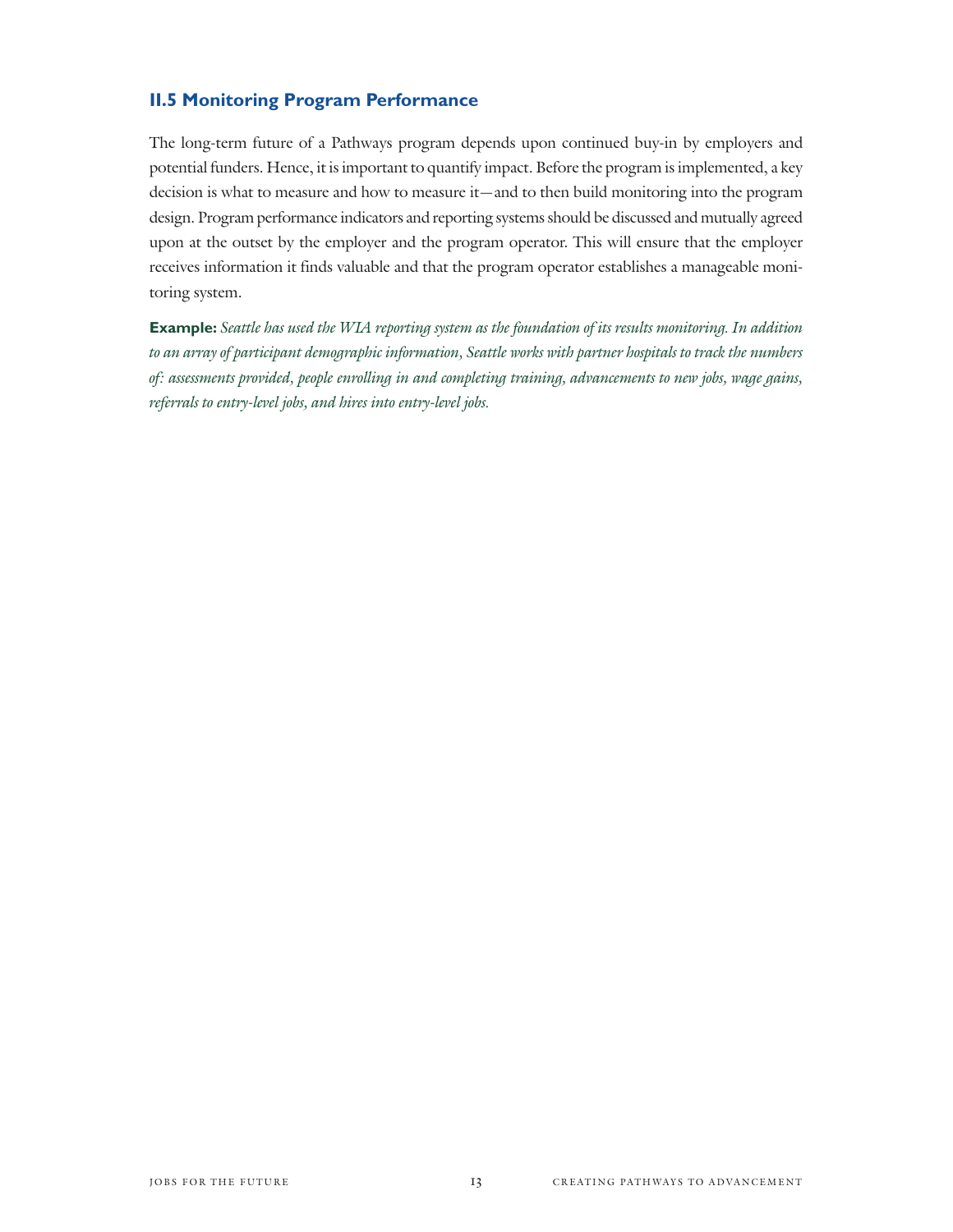## **III. Implementation, Step by Step**

There are four phases in establishing a Pathways to Advancement program. Estimate about seven months to reach the final and ongoing phase, operating the program:

Phase 1: Selecting the Target Industries and getting buy-in from companies to participate takes about three months. However, it is hard to estimate the amount of time needed to interact with and recruit a range of companies; it depends to some extent on the schedules of key industry players.

Phase 2: Program Design should take about three months. While it, too, depends largely on the calendars of parties outside the Pathways sponsoring agency, all have a significant self-interest in moving ahead quickly by this stage. The limiting factor is the time it takes to issue an RFP seeking a contractor to design and implement the program, evaluate responses, and engage the contractor.

Phase 3: Implementation at each site is driven largely by the Career Specialist. It should take less than one month.

Phase 4: Operations begin once the first three phases are complete.

#### **Phase 1: Selecting Target Industries and Sectors**

#### **Overview**

Employer workforce needs drive the Pathways program. This is the starting point, rather than the skills of job seekers. To ensure that the program meets employer needs, employers are heavily involved in designing and implementing it. The program must operate at employers' work sites and bring the full resources of the One Stop system directly to those sites.

It is also critical to target the most appropriate industry sectors and the right employers within those sectors. The most appropriate industries and employers are those that:

- Employ a significant number of people (for the sector, both through one or more large employers in the sector and for the sector as a whole);
- Are unlikely to move employment out of the community in the immediate future;
- Provide entry-level jobs and jobs that incumbent workers can fill if training courses are accessible to them;
- Recognize an unfilled or critical need for workers in certain job categories; and
- Are prepared to consider new approaches to recruiting staff and training people to meet critical employment needs.

The last two points are crucial. A Pathways program cannot succeed unless employers recognize a critical need and are prepared to consider new approaches to meeting that need.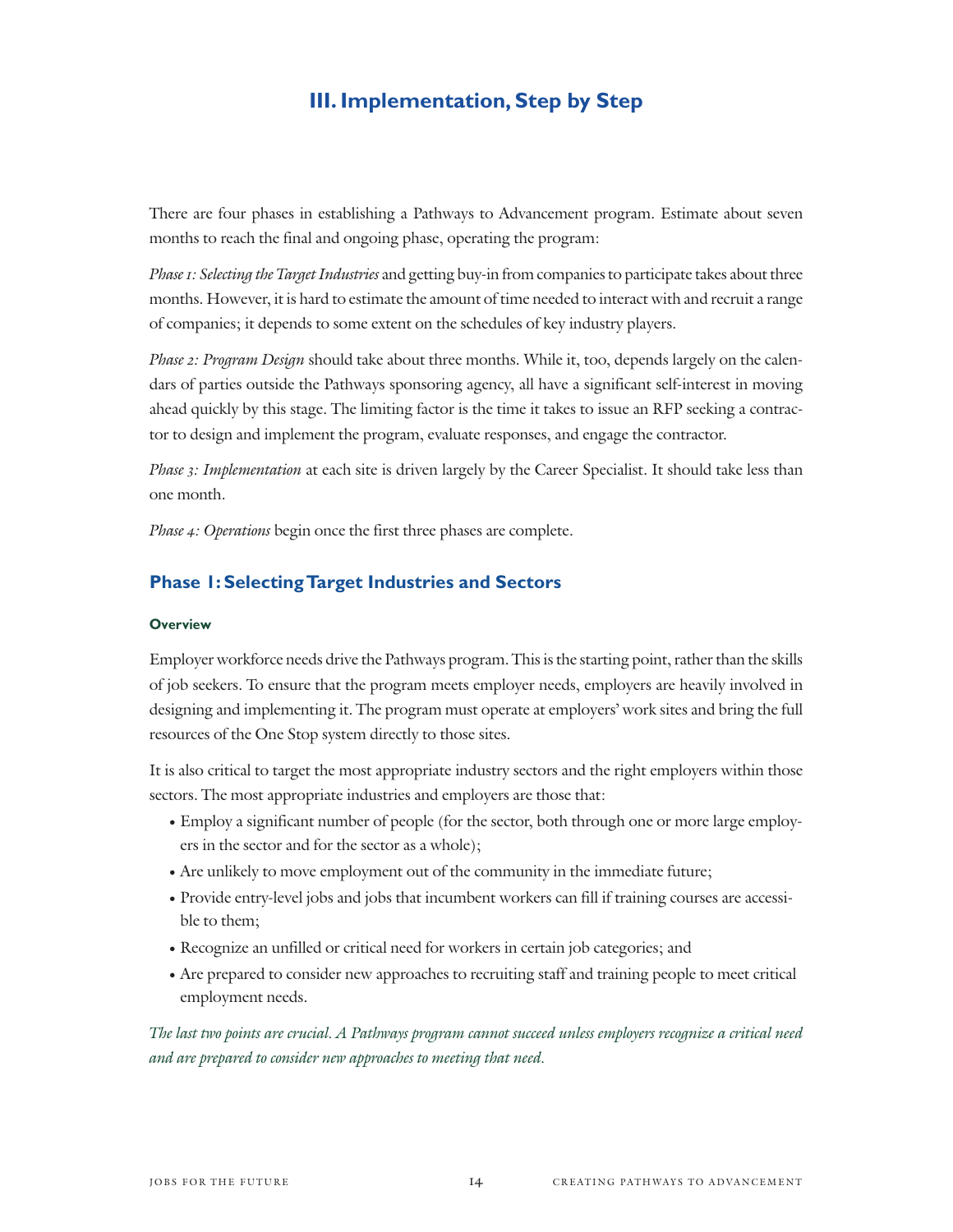#### Step-by-Step Approach

Chart 1 illustrates the steps involved in selecting the industry sectors that the Pathways program will address.

*Identify major local employment sectors***.** The first step is to identify those sectors of the local economy that both provide large numbers of jobs *and* are unlikely to move out of the region in the near future.

*Identify industries with significant recruitment needs.* Next, narrow the resulting list of sectors. Work closely with industry leaders and local trade associations to identify those sectors that are experiencing, and recognize, a serious problem in filling certain job categories.

*Identify sectors with appropriate skill needs.* The Pathways program has two objectives: to place incumbent workers in hard-to-fill job categories and to place unemployed workers into the positions they vacate. To be appropriate for such a program, an industry sector must be one in which incumbent workers can, with training, qualify to fill higherlevel vacancies and where the program can access appropriate financial resources to support the necessary training. For example, if the program depends heavily on financing from WIA, TANF, and state training programs, select an industry in which a significant percentage of incumbent workers using the program are eligible for support by those funding sources.

*Establish panels of industry leaders.* For each potential sector, the Workforce Investment Board or other program organizer convenes industry panels to explore further the development of a Pathways program. Getting the right people on these panels is important. The leaders should include senior staff with the authority to make decisions on behalf of their companies, which are major employers in the industry. Panel members could also include senior staff from the industry association. Who a company assigns to a panel says a lot about its commitment to the program.

#### **CHART 1**

#### **Phase I: Selection of Industry Sectors**



*Meet with each industry panel***.** With industry representatives, the program organizer explores:

- What job category or categories in which there are recruitment needs;
- Projected opportunities for advancement for the next two to five years;
- Whether incumbent workers, with appropriate training, can meet those needs;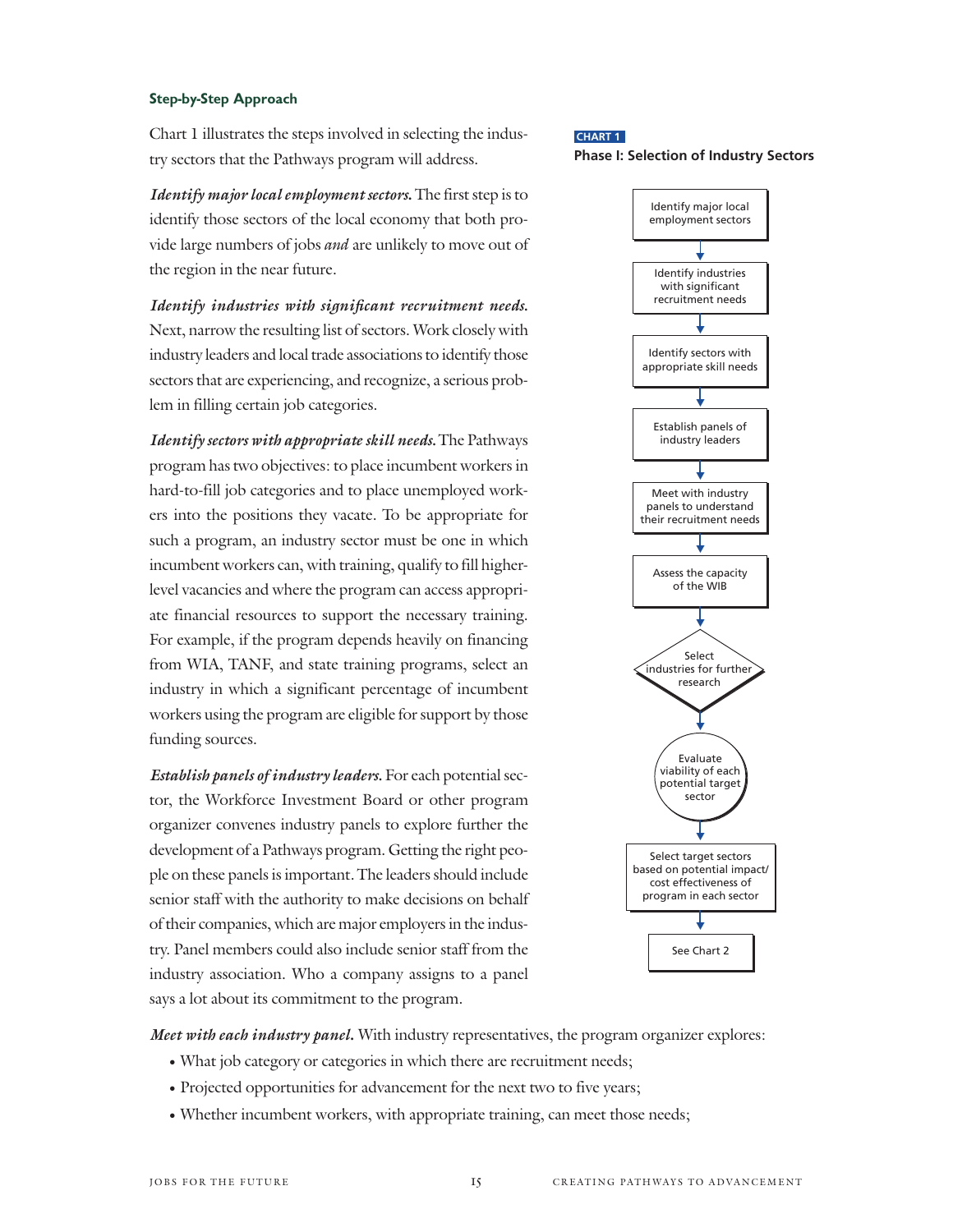- The estimated cost of training;
- The industry's readiness to rethink traditional pathways to advancement; and
- The resources the industry and individual companies can contribute to the program.

The panel meets monthly for about three months during the planning process. Thereafter, it meets less frequently, perhaps every other month to monitor overall progress.

*Assess the capacity of the WIB or other program organizer.* Even if funds are available to serve a number of sectors and employers, the WIB must assess its internal capacity to develop and run a Pathways program. A measured approach to scaling up is advisable if a WIB has limited resources to respond to employer needs on a large scale.

*Select industries for further research.* Given an understanding of each industry's needs, the WIB has a preliminary understanding of the commitment of major companies to supporting the Pathways program and can assess whether it can make a meaningful impact on recruitment and training needs. Eliminate industries that do not pass this preliminary screen; those industry panels can focus on issues that are more pressing.

*Evaluate the viability of each potential target sector.* Chart 2 outlines the process for evaluating each sector. The WIB works in depth with each industry panel, and in particular with the sector's key companies. Together, they refine the details of how the program will work in practice, identify potential partners to provide training and career support services, and secure employers' commitment to the program.

The commitment required of employers includes:

- Making office space available to on-site Career Specialists;
- Having managers adjust schedules to accommodate training program times;
- Providing Career Specialists with email access to staff members; and
- Participating in meetings to supervise and manage it.

(Employers also may contribute to the program financially at this point.)

This is the critical decision point for the companies and for the WIB. A sector is not suitable for implementing a Career Pathways program if too few employers are prepared to make the required commitments.

The panel also defines potential career paths leading to (and through) positions targeted by the Pathways program. Employers identify their training needs, based on the skill sets of their incumbent workers. Then, the program organizer talks to potential training institutions about meeting those needs. Generally, program organizers work with community colleges to develop appropriate training courses. Alternatively, it may be possible to collaborate with local community-based organizations to develop customized training programs. If appropriate training programs cannot be identified or developed, the industry sector is probably inappropriate for implementing a Pathways program.

The final and absolutely critical step at this point is to ensure that funds will be available for the programs to be developed. A successful Pathways effort blends financing from a number of sources to make the program appear as seamless as possible to employers and to job seekers and incumbent workers.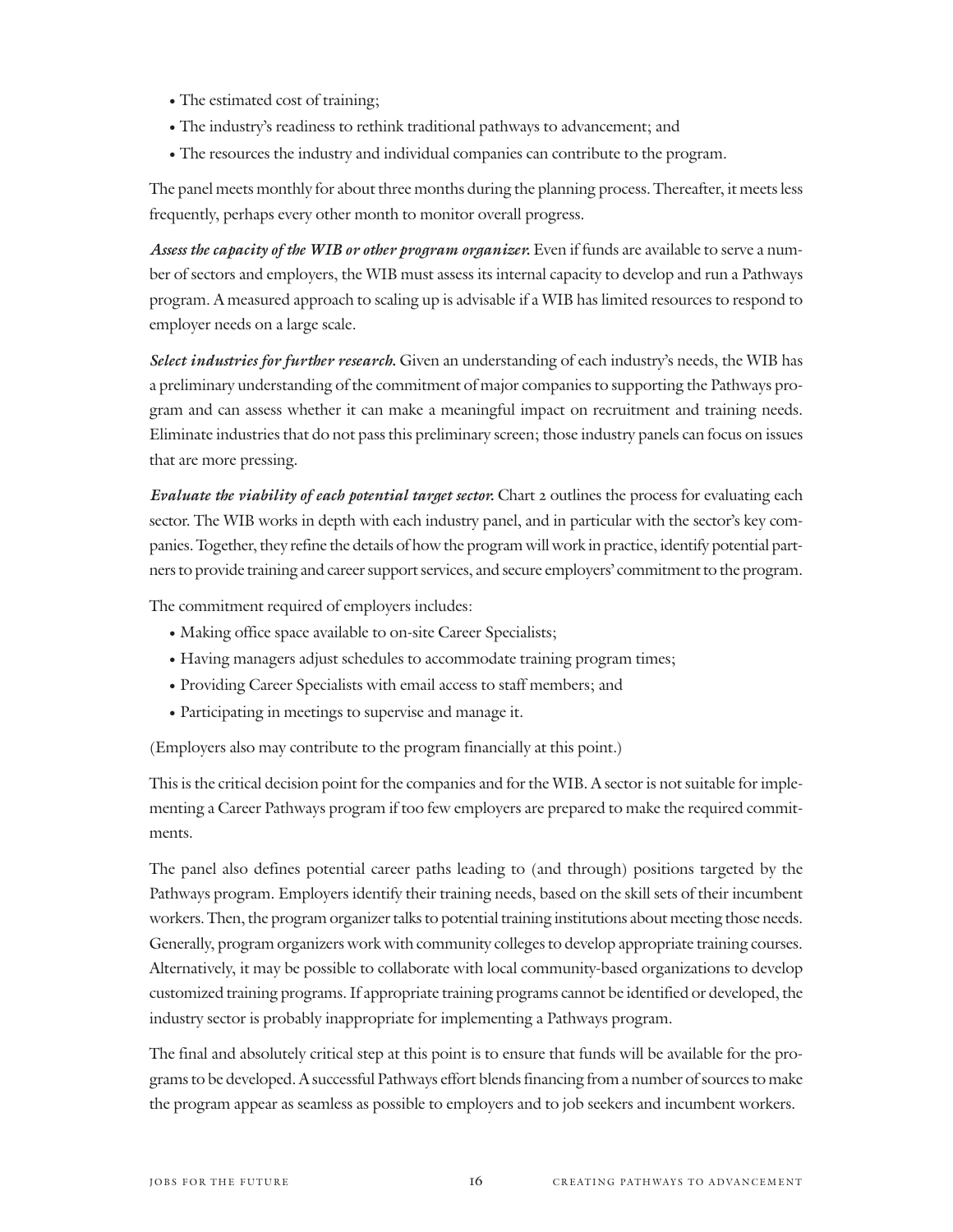



Generally, financing falls into two major categories: funding provided directly to the program and funding provided directly to individual participants (see Section 2.6). In addition, employers can support the program by giving participants paid time off to attend appropriate training courses.

The Pathways program cannot be implemented for a sector if the industry panel is not confident that enough financing can be secured to support the program.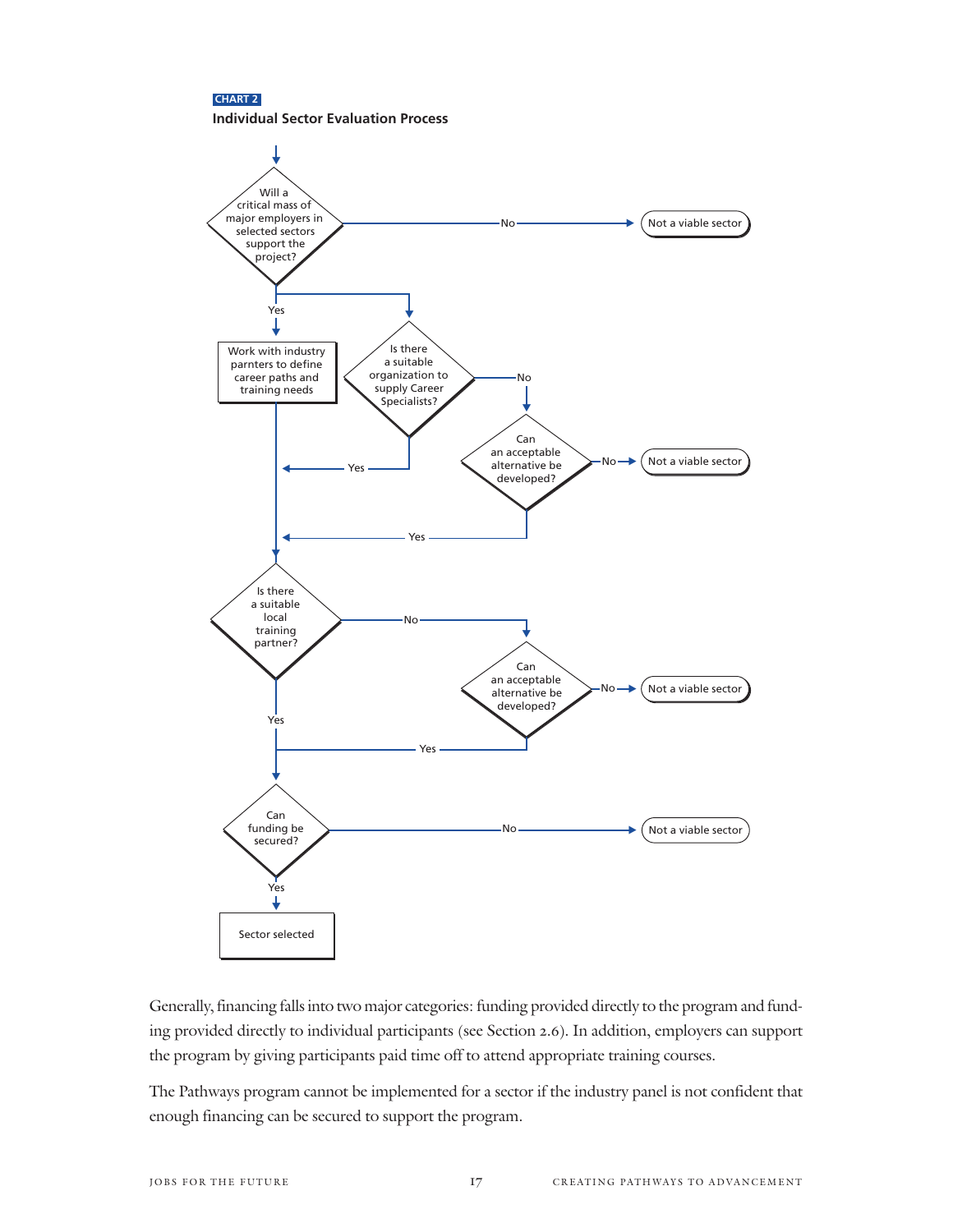*Select target sector(s).* Begin by selecting those sectors and sites that yield the highest return in terms of job openings filled for the program investment. Initially, the program may not be able to meet employer demand—whether because multiple industry sectors qualify or because too many employers within a sector wish to participate.

*By the conclusion of Phase 1, the program organizer has identified the industry sectors and employers that will participate in the Pathways program. The WIB is confident that the necessary resources are in place—Career Specialists, training institutions, and financing.2*

### **Phase 2: Program Design**

#### **Overview**

During Phase 2, Program Design, the program organizer works with the industry panel and representatives of each employer to:

- Select a One Stop or One Stop partner organizations to provide Career Specialists and connections to One Stop services;
- Develop the details of the programs to be implemented on each site;
- Define potential career paths;
- Confirm, in a written Memorandum of Understanding, the roles and responsibilities of the WIB, Career Specialists, and employers;
- Identify training programs with local educational institutions;
- Agree on monitoring and outcome measures; and
- Develop a mechanism for integrating the learning from Pathways into the knowledge base of One Stop centers.

#### Step-by-Step Approach

Chart 3 summarizes the steps in designing the Pathways program at each site.

*Create a Pathways Advisory Board.* This step is only necessary when the WIB is implementing Pathways programs across more than one industry sector. In such situations, it may be necessary to create an overall advisory board to handle relationships among the different programs, identify where resources and training programs can be shared, and identify areas for cooperation. The advisory board contains

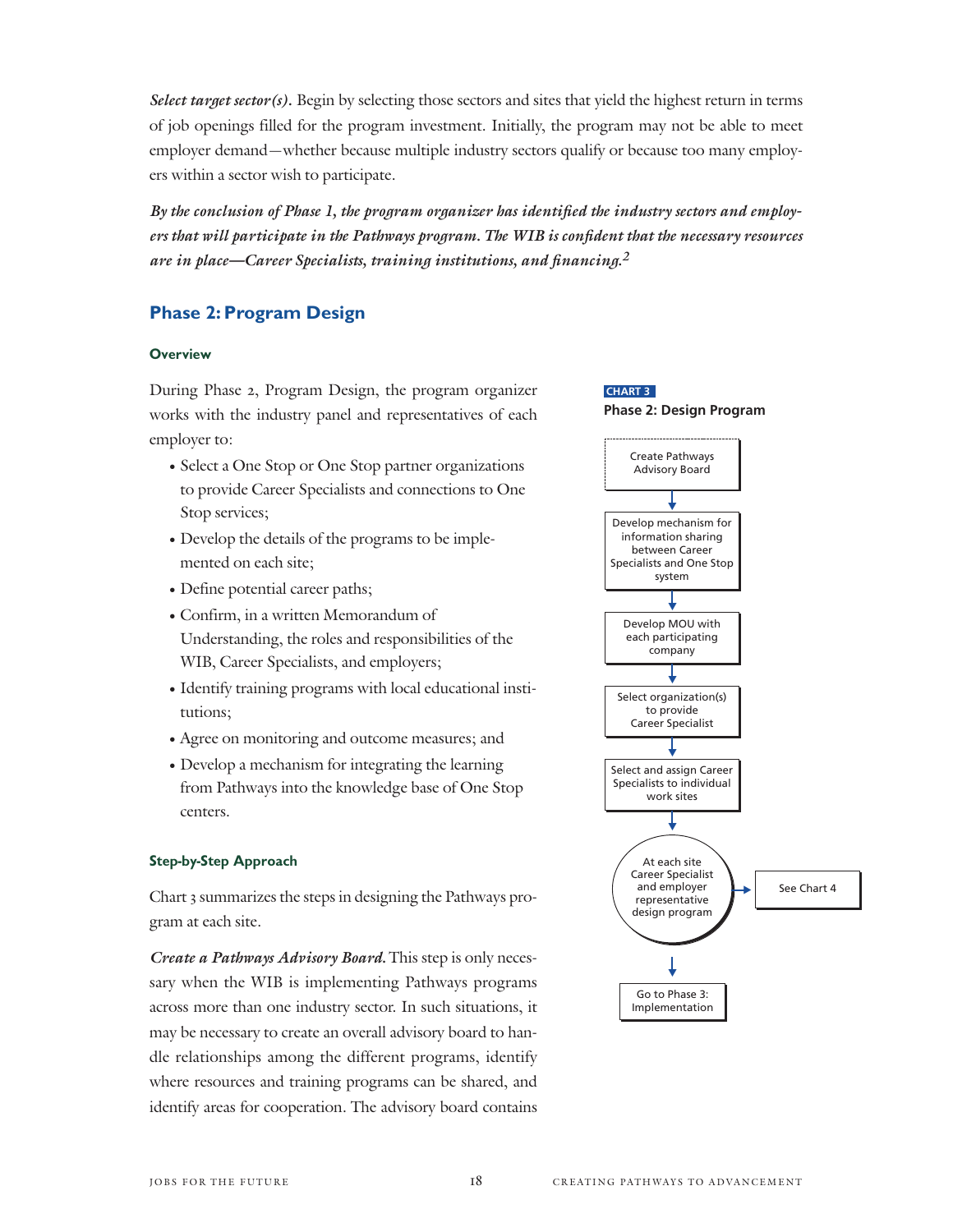representatives of the WIB and each industry panel. For more strategic issues, such as allocating scarce resources across different industries, the WIB makes final decisions, with input from the panel.

*Develop a mechanism for integrating Career Specialists into One Stop operations.* By operating at the workplace, Career Specialists gain insight into the companies' employment needs and the internal career paths available to incumbent workers. This is invaluable information for One Stop job counselors and the job seekers they advise every day. Getting this information into the hands of job counselors is also a plus for the participating companies: One Stop centers can better screen candidates they refer to employers, both now and in the future. Setting up a mechanism for transferring this knowledge is a win-win situation for all parties.

A number of mechanisms serve this purpose:

- Career Specialists work in the One Stop centers for a few days each week.
- Career Specialists give seminars to One Stop job counselors on the needs of the partner companies.
- Senior managers from the organizations who provide Career Specialists sit on the Board overseeing the One Stop centers.
- Career Specialists network informally with other One Stop staff members.

Other approaches can be tried, but whatever the mechanism, this feedback loop is essential if the WIB, participating companies, and job seekers are to maximize the potential benefits of a Pathways program.

*Develop a Memorandum of Understanding with each participating company***.** A Memorandum of Understanding between the WIB and each employer secures the active involvement of each participating company and helps prevent misunderstandings. The MOU spells out the responsibilities and commitments of each party. On behalf of the WIB, it describes what the Career Specialist will provide, how often s/he will be on site each week, and the resources the WIB will commit to the program. The MOU also spells out the support the employer will give to the Career Specialist (e.g., office space, access to company email and internal company communications channels), the adjustments the employer will make to enable staff to participate in the program, reporting relationships, and internal training funds and other resources that the Career Specialist will be able to access on behalf of incumbent workers. (See Appendix B for a Sample Memorandum of Understanding.)

*Select organizations to provide Career Specialists.* Career Specialists must be employer-responsive and connected to the One Stop system. In some cases, One Stop system staff may be appropriate Career Specialists, or the WIB may contract with local organizations to provide these staff. In either case, Career Specialists are experienced career counselors who can work well with employers' senior and middle managers. They must be sensitive to the culture of the participating companies, responsive to the demands of local management and incumbent workers, and familiar with the resources available through local One Stops. If the WIB cannot provide Career Specialists from its own staff, it can issue a Request for Proposals to solicit bids from interested contractors. The WIB, with input from the industry panel, chooses the provider organization.

*Assign Career Specialists to specific work sites.* The provider organization proposes certain individuals, and the WIB reviews these recommendations—but each employer has final sign off on the Career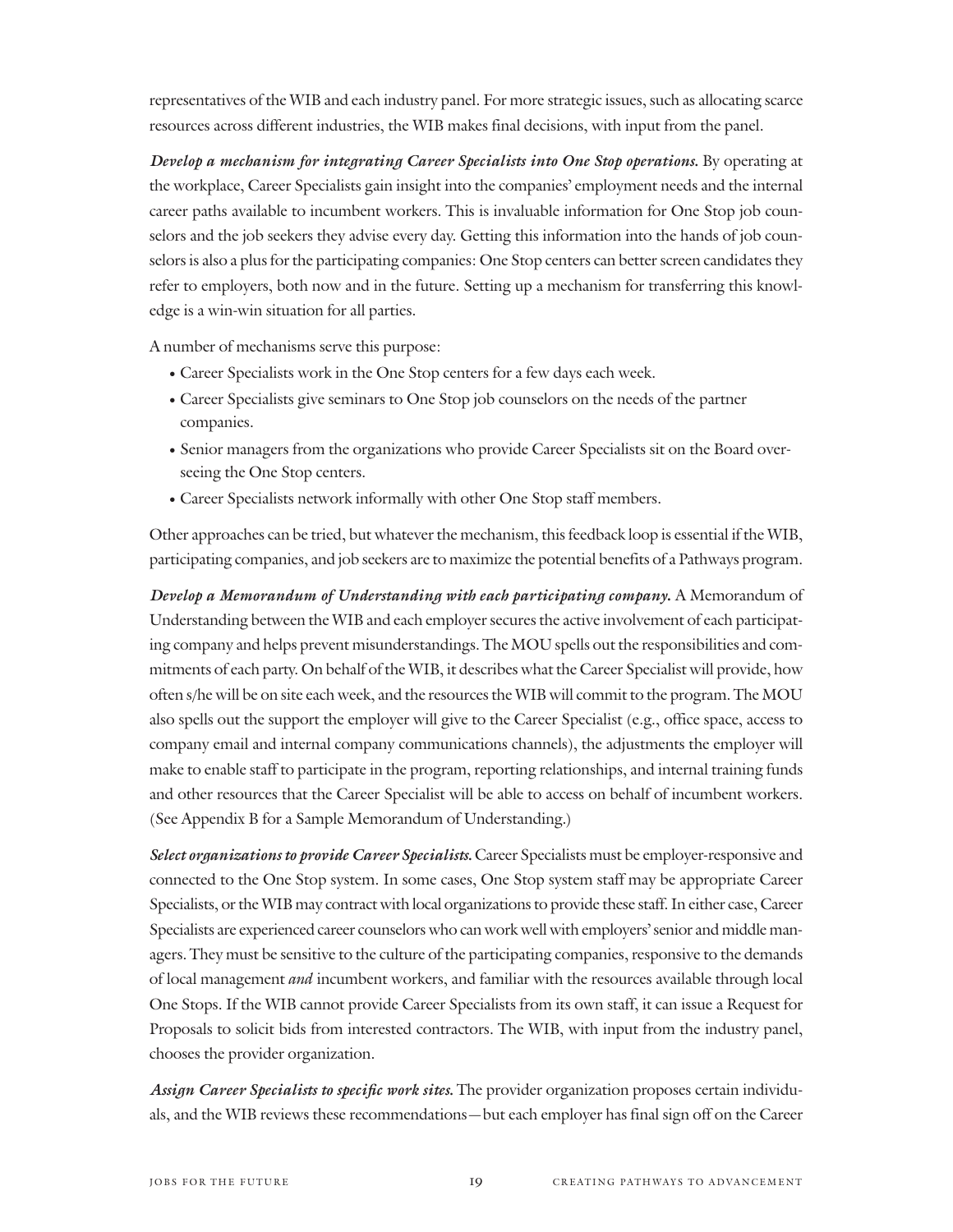Counselor assigned to it. If an employer later becomes dissatisfied with the Career Specialist for any reason, the organization should have the resources needed to assign a new Career Specialist immediately*.* 

*Developing a site program at each participating company.* Chart 4 shows the steps involved in completing the design process. The Career Specialist and each employer's director of human resources or

other key staff refine the program to meet the company's specific needs. This involves understanding and defining the career paths within the company and expressing them in terms of internal job descriptions, training requirements, and personnel structures.

The Career Specialist will advise incumbent workers on opportunities and career paths available within the company. Thus, the Career Specialist must learn the requirements of all potential advancement opportunities that she or he will discuss with incumbent workers. Time spent becoming familiar with the company's jobs and reporting relationships is time well spent: it contributes significantly to the Career Specialist's impact on incumbent workers.

Many incumbent workers need no additional training in order to advance. Simply making them aware of available opportunities enables them to select avenues for advancement. Other workers may need specialized training that the resources of this program will not support directly. For them, the Career Specialist must be able to identify places to obtain such training and potential ways to pay for it. For certain key training courses (e.g., LPN training for hospitals), the demand may be enough for the Career Specialist to take a more proactive approach.





For "high volume" training needs, the Career Specialist works through the partnership formed between the workforce system and the training partners to connect individuals to training opportunities. Career Specialists can also identify ways to integrate training into the employer's operations, and they can determine the costs involved. The Career Specialist works with training providers and the employer's operations managers to ensure that the necessary training will be accessible to incumbent workers. Generally, trainers have to adjust course schedules to times that are accessible to incumbent workers, and line managers have to allow some flexibility in work hours to enable incumbent workers to attend the training.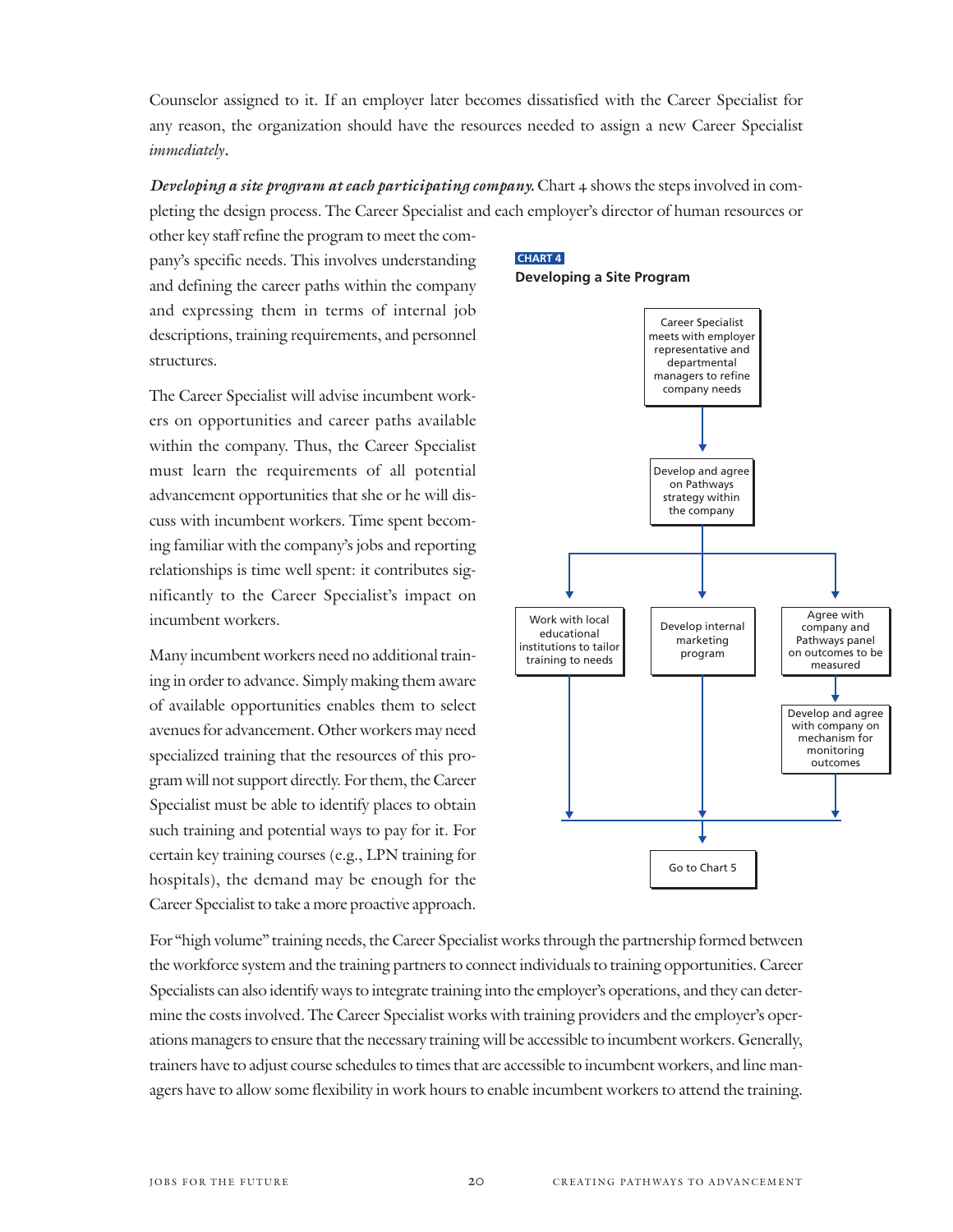To succeed, the program must be marketed to potential program recipients (incumbent workers) and to line managers who the program will directly affect, both by generating an increased supply of qualified applicants for hard-to-fill jobs and by causing schedule disruptions when employees attend training. The Career Specialist and key employer staff agree on the broad outlines of a program marketing plan that identifies who gets information about the program and what information they receive.

Finally, the Career Specialist and key employer staff agree on the measures to use to evaluate the program's impact. To ensure consistency across the program, the industry panel overseeing the Pathways program approves these measures.

At the same time, the company and Pathways agree on a practical way of tracking and recording the outcomes that measure the program's success or failure. It does not serve the program well if they later find that tracking outcomes is too costly or impractical.

*At the conclusion of this phase, Career Specialists—the people who will operate the program—are in place and have worked with employers to agree on the specific programs that will be implemented at each employer.*

#### **Phase 3: Implementation**

#### **Overview**

During Implementation, Phase 3, the Career Specialist works with local management to integrate the Pathways program into the company's daily operations and to bring the program to the point of being ready to provide direct services to incumbent workers. Chart 5 outlines the steps involved.

#### Step-by-Step Approach

*Meet with key company staff to agree on working relationships***.** The Career Specialist works closely with members of the human resources department if the approach is company-wide or the director of a selected department if the approach is targeted. The Career Specialist and key company staff determine how to integrate the Pathways program into company operations. They identify which staff to involve, identify the line managers who need to understand the program, and agree on internal communications and reporting arrangements.

*Meet with line managers to the explain program.* For the Pathways program to succeed, the line managers and supervisors who it directly affects must support it. The Career Specialist meets with these staff to ensure that they understand the program's benefits to them and their role in ensuring its success.

Line managers and supervisors must buy into the program in part because they will have to be flexible in scheduling so that staff can participate in counseling sessions and training. Line managers must also anticipate losing workers who take advantage of advancement opportunities and move up the career ladder.

Line management must also understand the benefits. One such benefit comes as the program generates more internal applicants for hard-to-fill positions—and without much of the screening and refer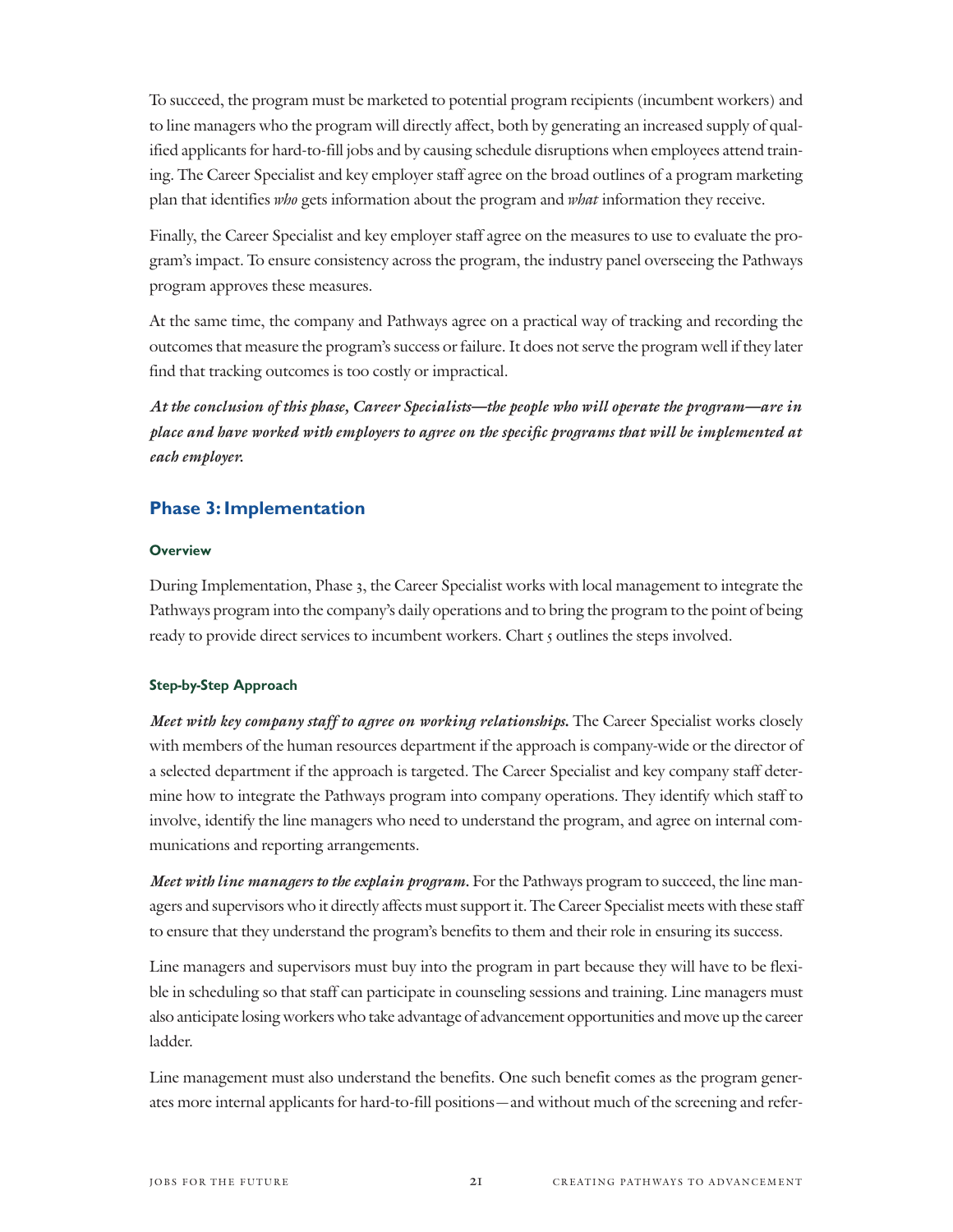ence checking normally associated with new hires because these applicants come from within the company. Moreover, employees often see Pathways as an employment benefit, which improves company morale and may well improve recruiting as the company gains a reputation for offering and even encouraging advancement.

*Finalize training options and arrangements***.** With the training partners, flesh out the details of the training they have agreed to provide. As incumbent workers evaluate their options, this will enable Career Specialists to provide details on all relevant training programs. For each training option, the Career Specialist and training partners must agree on course dates and times, prerequisites, and costs, as well as potential sources of scholarship support.

*Develop a program timeline***.** The Career Specialist develops a timeline for the program using the information he or she has compiled on the employer's operations and recruitment needs, the numbers and skill sets of the incumbent workers targeted by the program, and the dates of the various training programs. In addition, the Career Specialist estimates the numbers of people who will be assisted, attend training courses, and move into hardto-fill positions over the first year or so.

*Develop internal marketing materials.* Information about the Pathways program must be disseminated in an appropriate form to all potential participants. The broad outline of the internal marketing program was

#### **CHART 5 Phase 3: Implement Program**



developed and agreed upon during Phase 2. At this point, the Career Specialist has enough information to develop detailed materials for distribution to potential program participants.

*Design a tracking and reporting system***.** Ideally, the company and the Career Specialist determined during Phase 2 what data to track and how to do so. Now finalize the detailed systems and responsibilities for tracking data and develop the project timeline and marketing materials.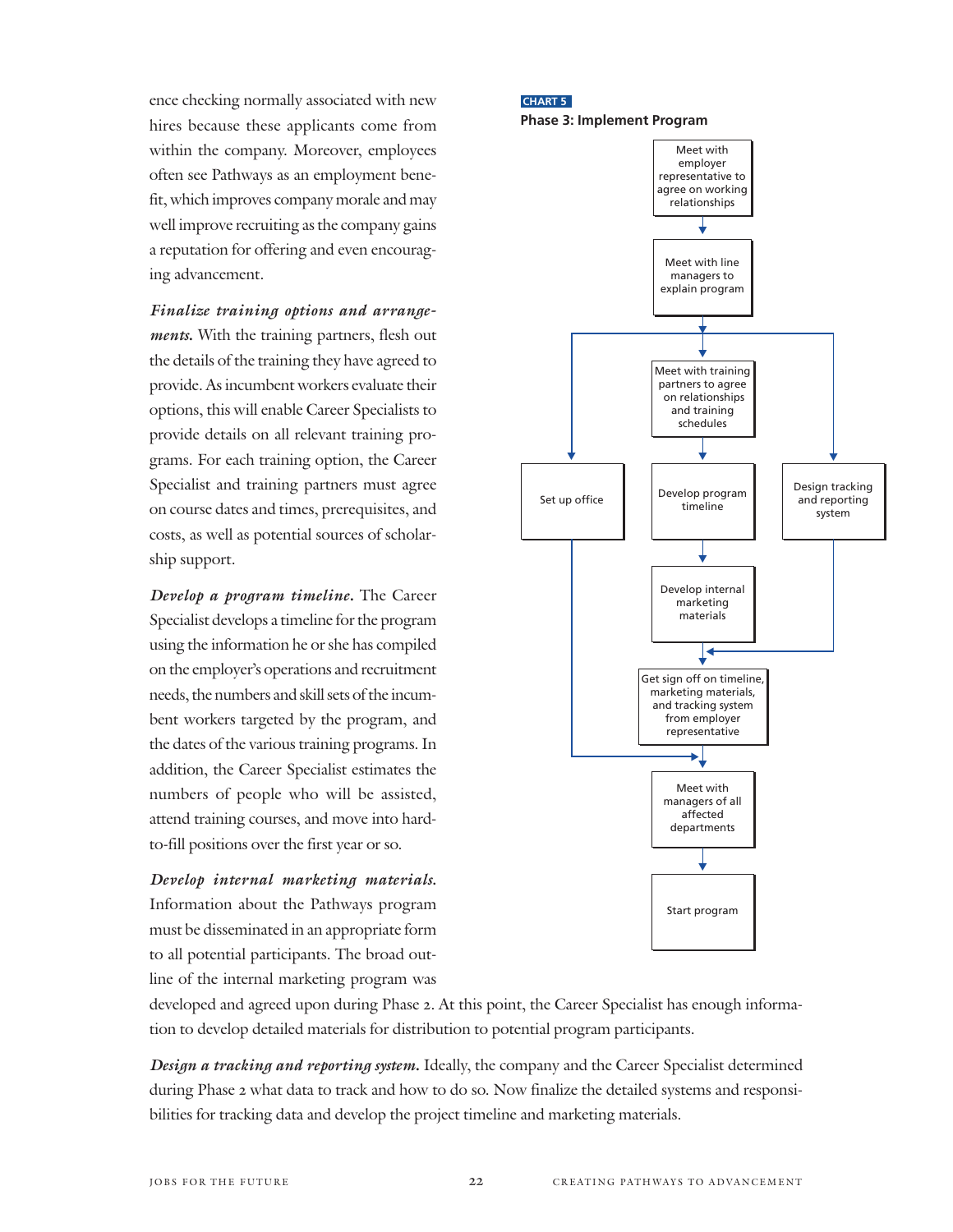*Get sign-off on the program timeline, marketing materials, and tracking system.* The person who is ultimately responsible for the program on the company's behalf (e.g., the director of human resources) must sign off on the design and materials. As the program progresses, clear all internal communications about it with an employer representative to ensure that everything complies with company policies and procedures.

*Set up an office.*The Career Specialist needs an on-site office with the employer, equipped with a phone, a computer, a printer, and Internet access. The Career Specialist also needs private space where incumbent workers feel free to talk confidentially.

If a single office space isn't logistically feasible—for example, an employer might have multiple sites the Career Specialist requires Internet and company intranet access, as well as an e-mail address within the company's system. This eases communication with employees who may be geographically widespread. Career Specialists working under these conditions will still need space for private, face-to-face meetings, which should be available on an as-needed basis.

*Meet with line managers and launch the program.* Before the Pathways program is formally launched, the Career Specialist meets again with line managers to share the marketing materials with them and let them know when the program will be announced. The meeting ensures that line managers know at least as much about the program as the workers in their departments do, which is important to their "buying in" to the program.

*At the completion of this phase, everything is in place to formally launch the program.*

## **Phase 4: Operating the Program**

The Career Specialist is responsible for the program's day-to-day operation. His or her activities fall into four broad categories:

- Client support;
- Partner relations;
- Program management; and
- Program monitoring.

All four activities take place simultaneously throughout the life of the program.<sup>3</sup>

*Provide support to clients.* Support for incumbent workers includes outreach, counseling, and followup. Any incumbent worker is eligible to meet with a Career Specialist, but the level of services provided may be based on need and available resources. (See Part IV for the paths participants take through the program.)

• Outreach to clients: Outreach identifies potential participants. Typically, turnover is relatively high among entry-level workers, so outreach is an ongoing activity. Possible outreach approaches include posted notices, payroll stuffers, emails to and informational meetings with targeted workers, and educational meetings with front-line managers and supervisors.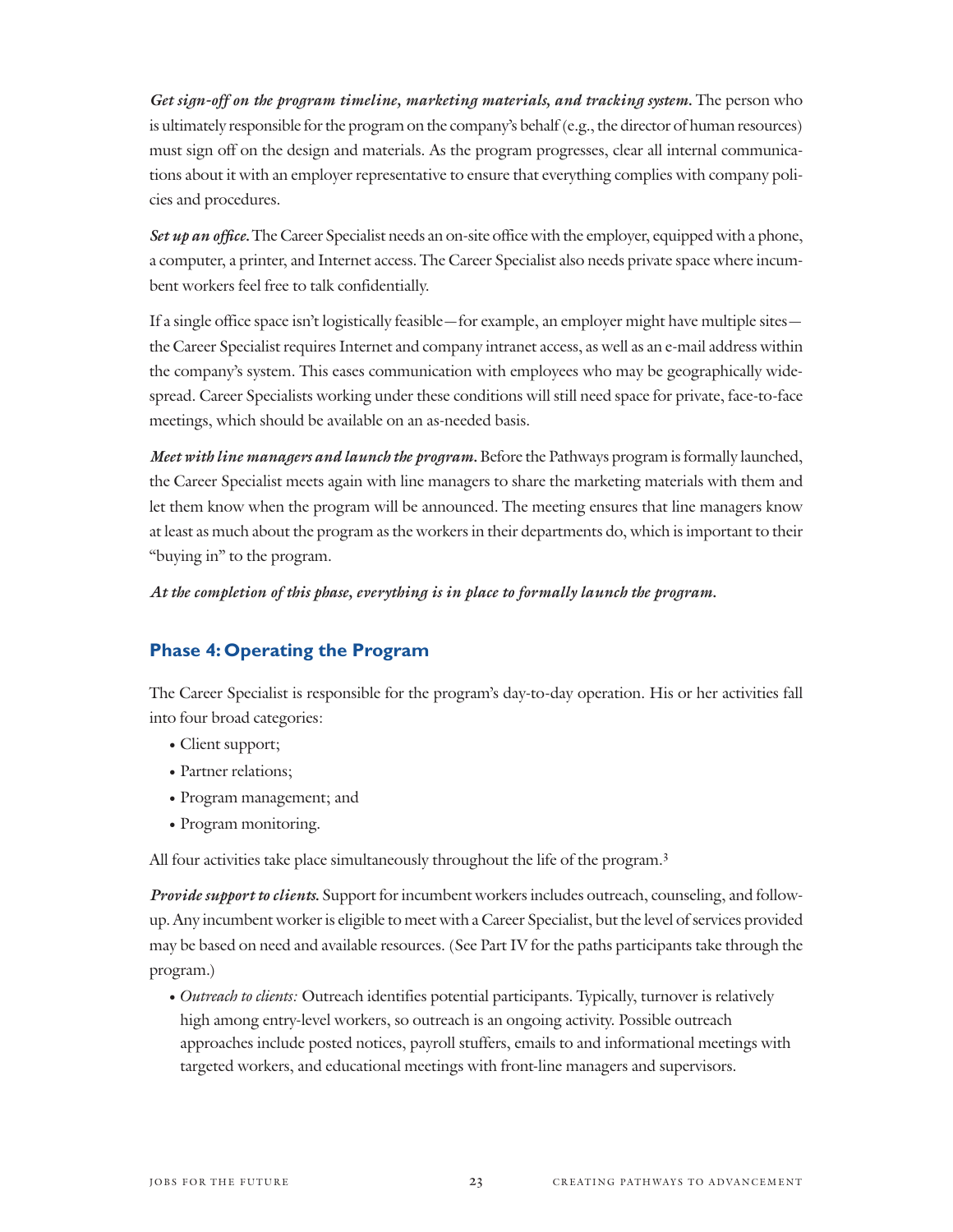- Client counseling: This involves an initial confidential meeting with incumbent workers, skills assessments, and follow-up meetings as clients progress along their chosen career development path.
- *Client follow-up*: Follow up with program participants to find out how they are progressing, what help they may need, and their reactions to and ideas for improving the program.

*Maintain partner relations***.** The Career Specialist stays in regular contact with all program partners: line managers, training program staff, and One Stop staff.

- Line managers: The line managers and supervisors of targeted workers can help the program succeed, or they can make it difficult to implement. Regular communication with them ensures that problems can be addressed as they arise and that needs are being met to the extent possible. This can go a long way toward ensuring program success.
- Training programs: The Career Specialist works with training programs to ensure that their offerings are "user friendly," as well as to iron out day-to-day problems that inevitably arise and to ensure that the clients receive all support to which they are entitled.
- The One Stop system: The Career Specialist works with the Pathways board to develop and implement a program to set up effective communications. In addition, the Career Specialist and the One Stop system are ready to make backfill referrals to the employer once incumbent workers begin to advance. (Section 2.3 describes the relationship to the One Stop system in more detail.)

*Manage the program***.**The Career Specialist meets regularly with the employer's director of human relations or other key staff and, separately, with the Pathways industry panel or advisory board to monitor the development of the program, modify it as necessary, and iron out any difficulties that arise.

*Monitor the program***.**The Career Specialist is responsible for ensuring the implementation of the tracking and reporting system.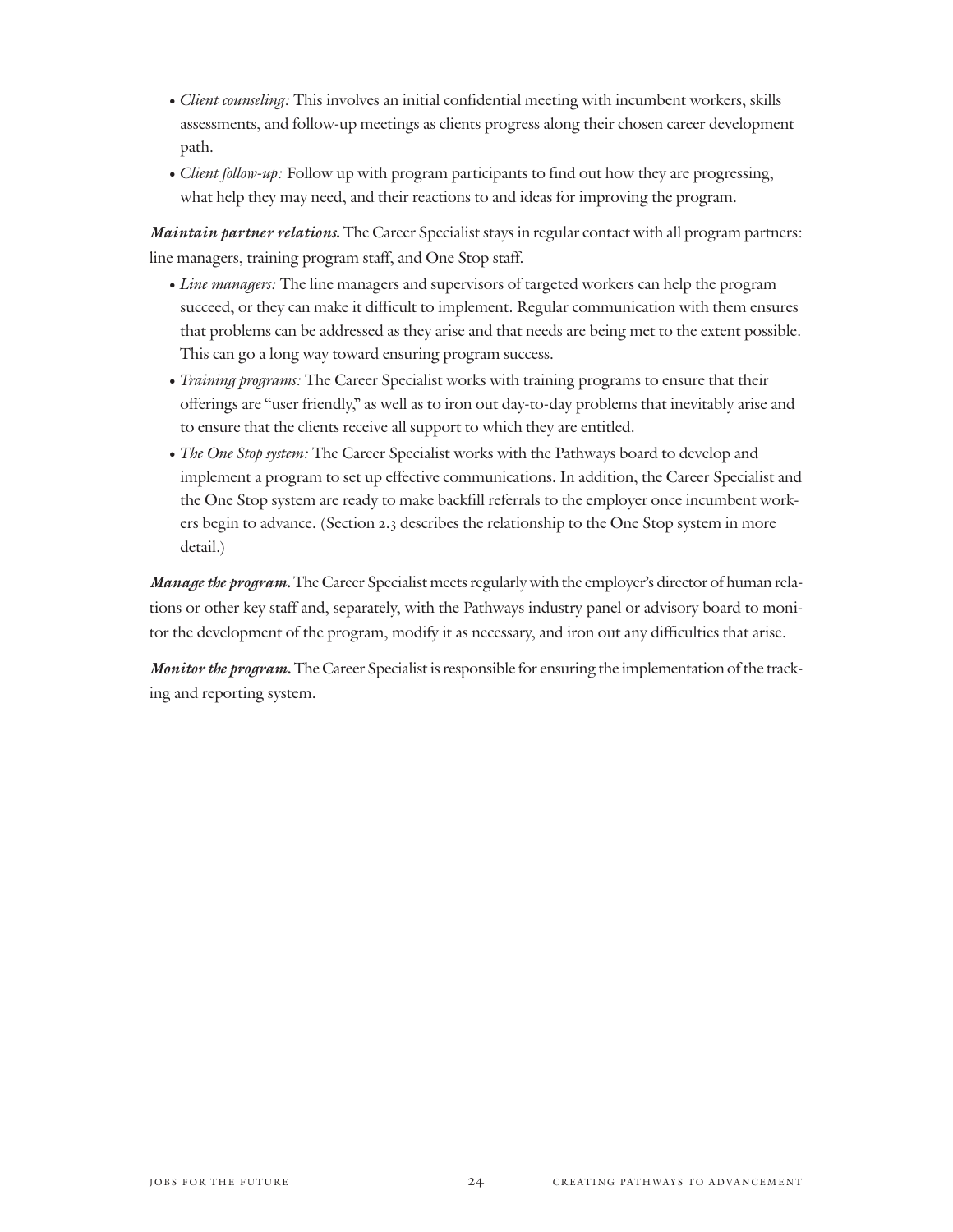## **IV. Participant Impact**

The ultimate success of a Pathways to Advancement project is measured by its impact on the people served and their perception of the effort. Chart 6 shows the ways in which an incumbent worker who enters the Pathways program might progress. In practice, the process is not clear-cut, and some participants drop out at each stage. Nevertheless, the most common path for successful participants has three steps:

- An appointment with the Career Specialist;
- A skills assessment and a discussion of career development options with the Career Specialist;
- Pursuit of one or more career development options.

*Make an appointment with the Career Specialist.* The participant takes the first step. S/he hears about the program through the outreach effort or from another employee who has used the program and makes an appointment to meet with the Career Specialist. Whether this meeting takes place on company time or not depends upon the arrangements the program has made with the employer and the participant's supervisor.

*Complete an assessment and discuss options with the Career Specialist.* At the meeting with the Career Specialist, the participant completes a skills assessment and discusses career development options. The Career Specialist also provides written information about the options, which the client can take away to read, consider, and discuss with family and friends. This step may involve a single meeting or a series of meetings during which the participant gradually focuses on a career development path.

*Pursue career development options:* The outcomes of this meeting (or series of meetings) fall into several broad categories.

#### Do nothing.

After learning about the options to advance, and the additional investment needed in terms of time commitment, skill development, and cost, some participants decide to take no further action for the present. Many people need time to think about their options, particularly if action involves juggling family responsibilities to enroll in a formal training course or taking on more responsibilities at work. However, a "do nothing" response is often temporary. Also, all participants gain by knowing more about their career options. Moreover, the fact that the employer makes this information available translates into better employee morale and performance.

Seek advancement in the current position.

Some participants may be restricted for promotion within their current position because they lack a basic skill (e.g., basic proficiency in math or English) or because they have not gained the level of proficiency and/or types of experience needed to move up. The Career Specialist helps the participant identify and address these needs through additional services or exposure to new work tasks, opening the way for the participant to climb to the next step in a career.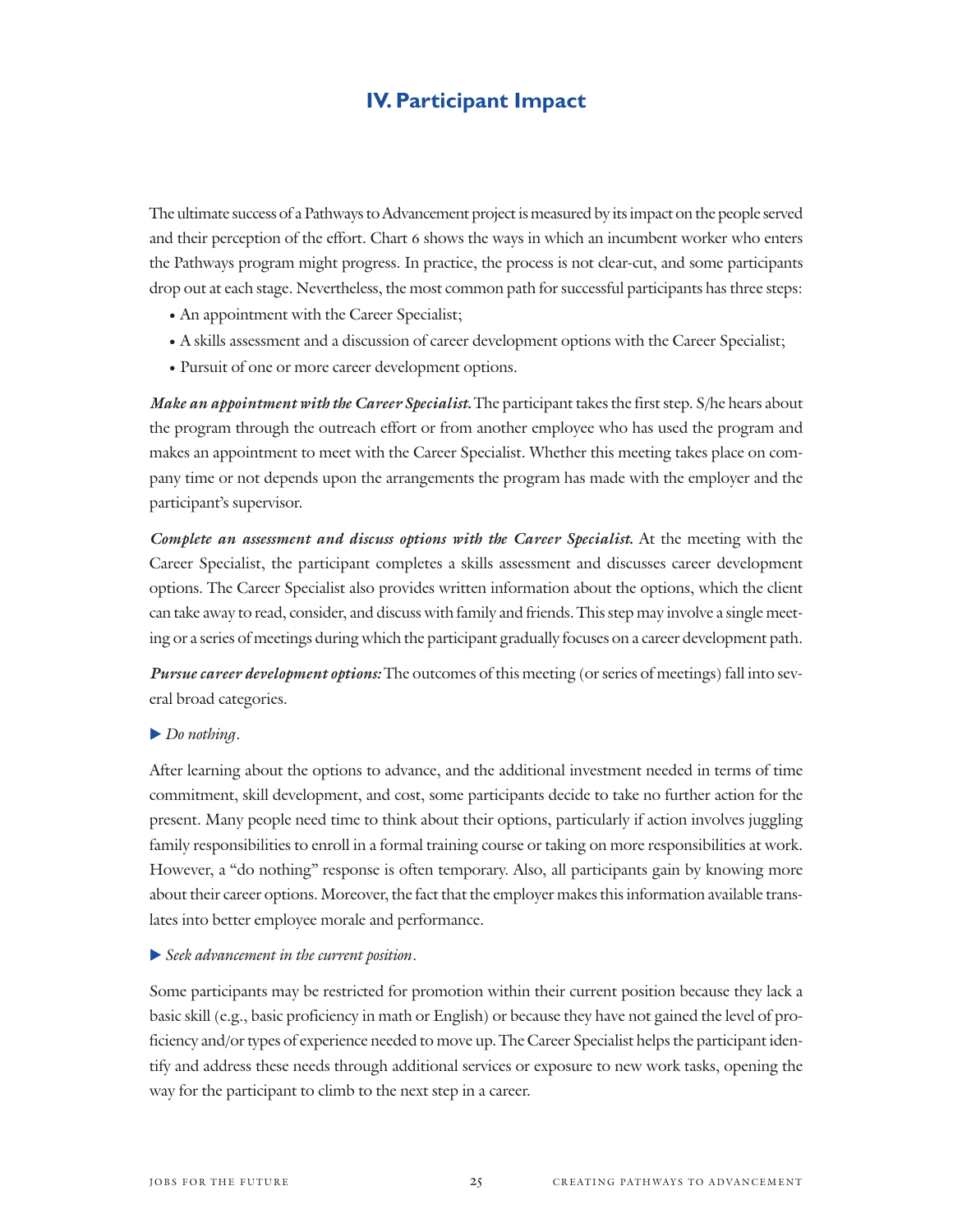

#### Seek a new opportunity that requires no additional training or experience.

Frequently, the participant is unaware that he or she qualifies for other opportunities at the workplace. The Career Specialist informs the participant of such opportunities, along with the future career path that each opportunity opens up. The participant can then make an informed choice among the options.

#### Seek an opportunity that requires limited additional training or experience.

In many cases, opportunities are available for which the participant is well qualified except for a weakness in a particular field or a lack of experience in some specific area. If the weakness is educational, the Career Specialist can help the participant identify a suitable remedial program and access financial resources that can help defray associated costs. If the gap is one of experience, the Career Specialist can work with the participant and company supervisors to develop ways in which the participant can get the necessary experience and on-the-job training.

#### ▶ Decide on a formal training course.

Some participants may decide that they are ready to enter a program that leads to formal credentials or other qualifications for moving to a better job with the employer. For example, a Certified Nursing Assistant at a hospital may decide to train to become a Licensed Practical Nurse. The Career Specialist and the participant identify training that is appropriate, accessible, and has a schedule compatible with work and family commitments. Sometimes, this means cooperating with the participant's supervisor to adjust work schedules to accommodate course hours. How much training can take place on work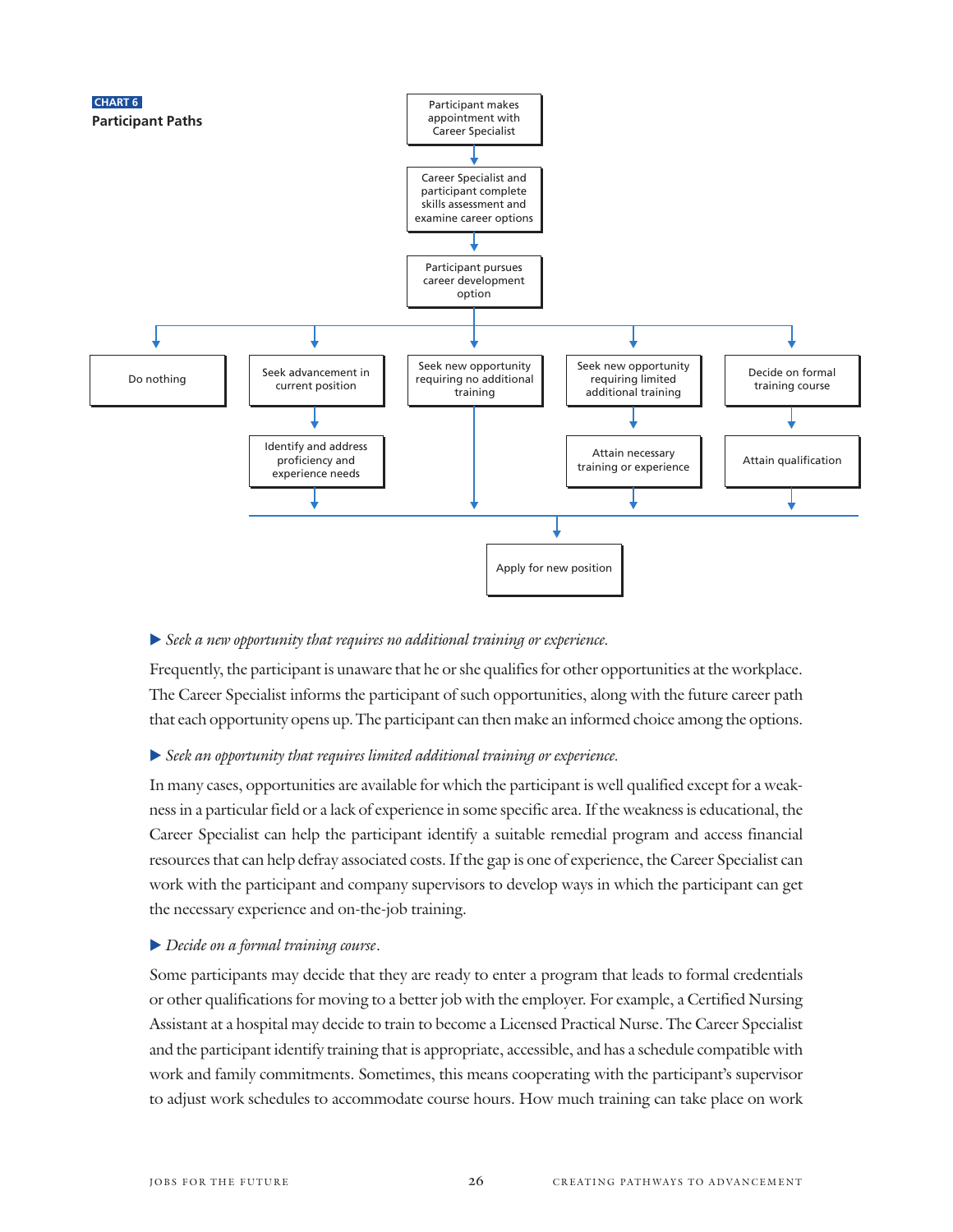time is covered in the MOU with the employer. The Career Specialist reconfirms this with the participant's supervisor. In addition, the Career Specialist works with the participant to access scholarships that might offset the course costs.

To meet the qualifications for some jobs, the participant might have to complete a certain number of hours of practical experience in one or more fields. The participant and Career Specialist work with the participant's supervisor and other front-line managers to ensure that the participant receives this experience and that it is appropriately recorded and documented. At the completion of the training, the participant can apply for the new position.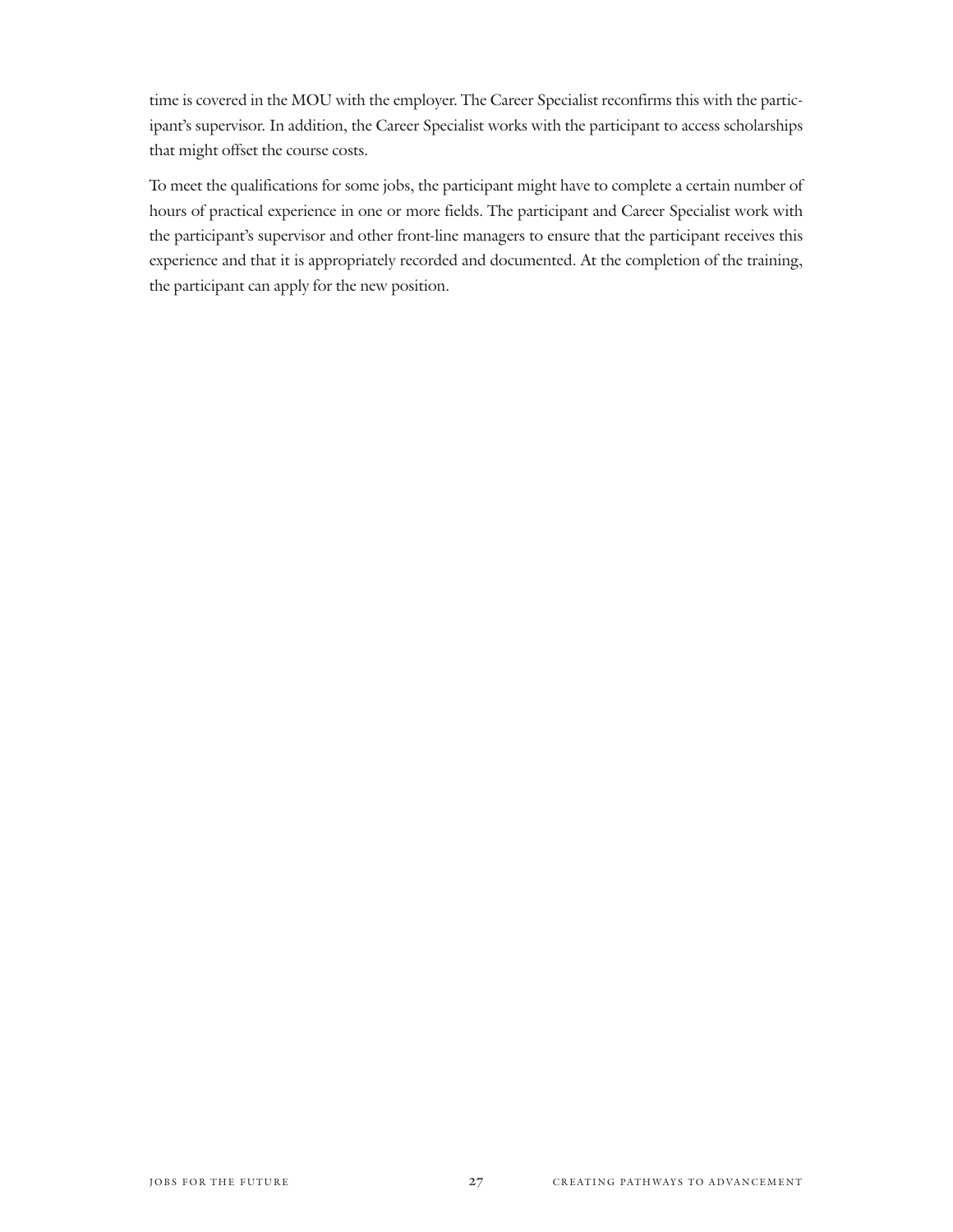## **V. Conclusion**

Pathways to Advancement is a promising model for building strong relationships between the workforce development system and employers while creating opportunities for those at the lowest end of the labor market. By integrating One Stop services into worksites, services can be streamlined to meet the needs of employers and their employees. Through the advancement of incumbent workers, the One Stop system can backfill vacated job openings with current and former TANF recipients.

While the model requires a long-term investment—particularly in health care and other fields for which meeting certification and training requirements takes time—the pay-offs are significant, for both workers and employers. As public workforce development systems become smarter about leveraging resources to effectively meet the human resource needs of key industries, they will become important players in the economic health of the regions they serve.

For further information about the Pathways to Advancement model, please contact:

Amy Robins Sandy Clark Boston, MA 02110 Seattle, WA 98121 617.728.4446 206.448.0474 www.jff.org www.seakingwdc.org

Senior Project Manager Strategic Initiatives Manager Jobs for the Future Seattle-King County WDC 88 Broad Street 2003 Western Ave, Suite 250 arobins@jff.org sclark@seakingwdc.org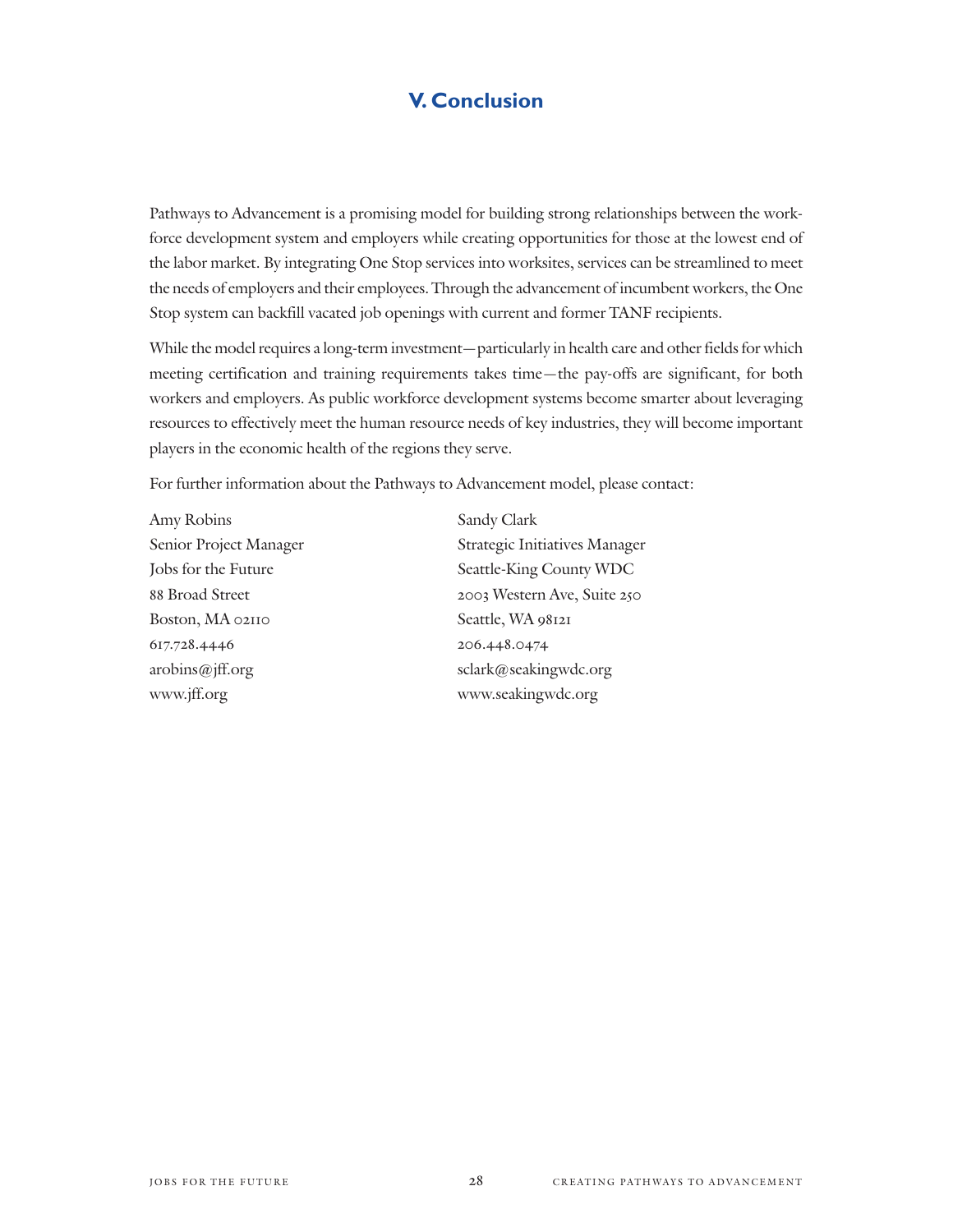## **Appendix A**

## **Pathways to Advancement Pilot: THE LESSONS LEARNED**

The Pathways to Advancement model—co-developed by Jobs for the Future, the U.S. Department of Labor, and the U.S. Department of Health and Human Services—aims to help workers in low-paying, entry-level jobs in targeted sectors advance to higher-wage, higher-skill jobs that are in demand and meet employers' need for skilled workers. As entry-level workers move up, the PTA model also seeks to help employers fill the job openings created with individuals who have barriers to employment.

With a grant from the U.S. Department of Labor, JFF piloted the PTA model in Seattle and San Francisco. In Seattle, the PTA pilot, called Career Pathways, promotes career ladders in the health care sector, specifically hospitals. It aims to address shortages of skilled workers by helping hospitals' incumbent workers move into higher-wage, higher-skill jobs that are in demand, then backfilling the job openings created. The San Francisco pilot promotes career ladders in the information technology sector. The Information Technology Consortium aims to prepare low-income San Francisco residents for IT jobs (e.g., computer programmer, help desk and technical support worker, networking, Web developer), as well as for entry-level jobs that require basic computer skills (e.g., clerical and administrative support jobs). At the same time, ITC aims to help IT employers meet their need for skilled workers.

Creating Pathways to Advancement: A Manual for Project Developers is based on the Seattle pilot primarily because the downturn in the Bay Area economy, in general—and in the IT sector, in particular hampered the effort in San Francisco. With the dot.com bust, the IT sector went from a shortage of skilled workers to an oversupply of highly educated, skilled, and experienced IT workers. This dampened the enthusiasm of employers of entry-level IT workers for the advancement-backfill initiative.

Based on the experience of both pilot projects, JFF identified lessons about implementing models designed to help: low-wage workers advance to higher-wage, higher-skill jobs; other low-income populations to fill the resulting job openings: and help employers to meet their need for skilled workers. These lessons have implications for the Pathways to Advancement model and its use by others in the future.

#### **The advancement and backfill model is extremely sensitive to labor market realities.**

Because the model focuses on incumbent workers and their advancement, the labor needs of employers of low-skill, low-wage workers are critical to project success. Strong demand for workers in the targeted sectors is also critical. In San Francisco, which launched its pilot just as the dot.com boom was going bust, weak demand made it difficult to recruit employers for an advancement initiative.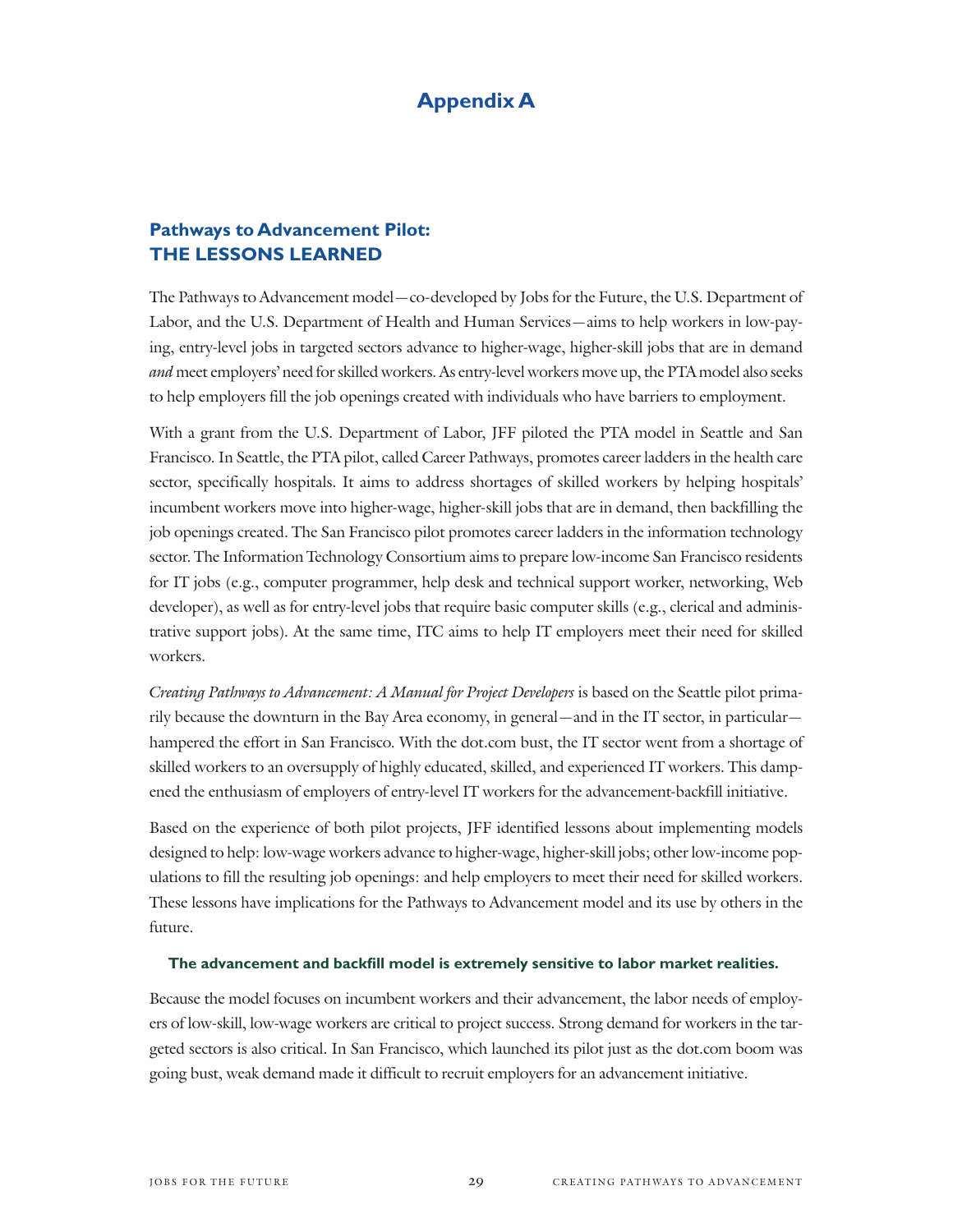Moreover, demand must be strong across several tiers of jobs, from entry-level into second-tier jobs. A strategy that combines advancement and backfill must have enough demand for both of these model components. In some sectors (e.g., health care), this can be achieved by working with a few large employers; in other sectors, this requires working with a core group of small and medium-sized employers.

## **Advancement and backfill models pose unique challenges due to their emphasis on linking advancement for incumbent workers with backfill opportunities for unemployed workers.**

Both sites found it more difficult than they had expected to link the model's advancement and backfill components. In San Francisco, as noted, the labor market demand in IT was too weak to support significant advancement for incumbent workers. In Seattle, Career Pathways found that preparing incumbent workers for advancement did not necessarily or automatically lead to backfill opportunities for the jobs of participating incumbent workers.

Several challenges must be overcome to successfully implement advancement and backfill models. These include:

- The training that incumbent, low-skill workers need to move up to better paying opportunities can take a long time. This can create a lag between the advancement preparation and the opening of a backfill opportunity.
- Training and preparation for advancement do not guarantee advancement to another job. While workers may gain new skills, it may take time for that to translate into either wage gains or actual job advancement, particularly in a slow economy. Again, this can make planning for backfill opportunities difficult, although participating workers are likely to be better prepared to advance once demand for skilled workers increases.
- Employers may not replace workers who move up to better jobs. They may restructure the work rather than hire a replacement employee.

## **Advancement and backfill models must include a skill development component for incumbent workers if they are to advance to greater responsibility, pay, and job stability.**

Training for incumbent workers must be available at convenient and flexible times. In addition, support from both the employer and the managing organization is critical to success. Skill training needs to be made accessible to incumbent workers (e.g., training offered in the evening or on weekends; training at or near the work site; training at or near home via distance learning). It also needs to be structured to meet the particular constraints and challenges that incumbent workers face when pursuing training. For example, incumbent workers find that training that is modularized; open-entry, openexit; and competency-based is more convenient than traditional curricula.

### **Advancement and backfill models are more likely to have success when certain conditions are met.**

These conditions include:

• Strong relationships with employers: Strong relationships with employers are required to: ensure that training and other services respond to their needs; gain access to incumbent workers in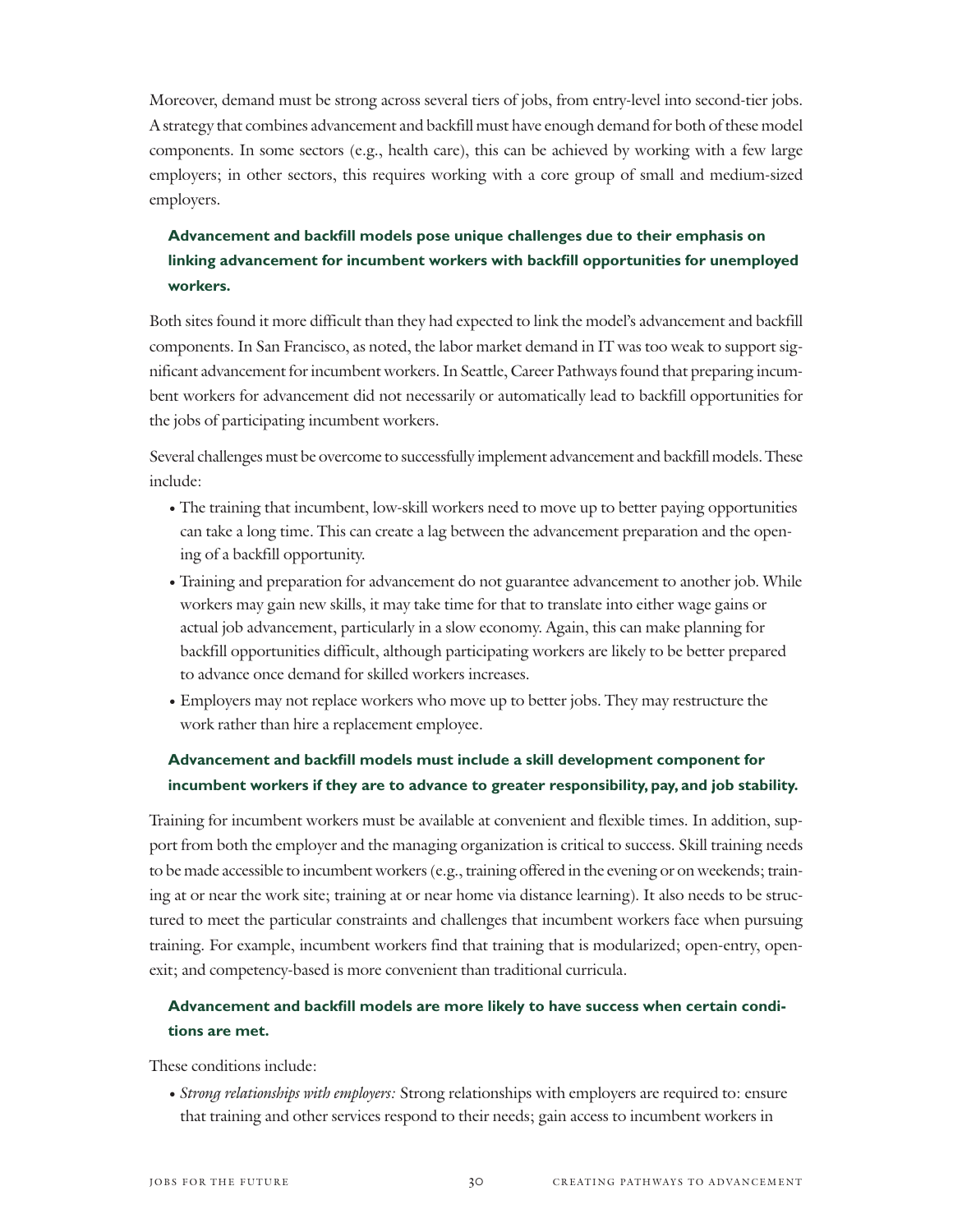entry-level jobs and help them advance to higher-wage, higher-skill jobs; and help backfill job openings created as incumbent workers advance. They are also required if employers are to modify human resource practices or provide in-kind services and supports aimed at helping low-wage workers advance.

- Targeting of workers by job characteristics, not program eligibility status: In programs that target incumbent workers at the work site, it is easier to engage employers if the program targets job classifications or groups of workers (e.g., those in low-wage, low-skill jobs) rather than workers with certain characteristics (e.g., TANF recipient).
- Support for incumbent workers provided at the work site: In Seattle, the initiative out-stationed workforce development system staff at the hospitals, making it easier to do outreach to and provide support for incumbent workers. This approach is more feasible with large employers.
- Creative bundling of resources: Advancement and backfill models are more likely to succeed if program designers and managers can bundle together resources from a variety of public and private sources, given the complex combination of targeting of services and workers that the model requires.

## **The public workforce development system has a variety of important roles to play in developing and managing successful advancement and backfill programs.**

These roles include:

- *Vision*: The public system—the WIB or its designee—can provide leadership in defining and promoting the advancement/backfill vision and in keeping the partners focused on the model and its core elements.
- Managing the partnership: Advancement and backfill efforts typically involve multiple partners—multiple employers, multiple service providers, and multiple funders. Managing the partnership to be efficient, focused, and effective is critical.
- Addressing the needs of both employers and job seekers/workers: Advancement and backfill efforts involve services to incumbent workers and their employers and also to unemployed job seekers and the organizations that typically prepare them for and connect them to work. Thus, the lead agency must be a sophisticated broker, negotiator, and balancer of different needs and agendas.
- Assembling and bundling resources: Identifying and assembling diverse resources from the public and private sectors is critical. The managing agency can and should look beyond the Workforce Investment Act or any single source of funding for advancement and backfill initiatives.
- Accountability for results/information system: Clear and well-defined placement, training, and advancement goals are needed if a partnership is to coalesce around common strategies. To know whether goals are being met, an efficient and responsive information system is needed. This can be difficult when different funding sources have their own reporting requirements. However, without good data on outcomes and clear agreements on expected outcomes, advancement and backfill programs, like any complex employment and training program, are difficult to guide toward success or to redesign as labor market and other conditions change.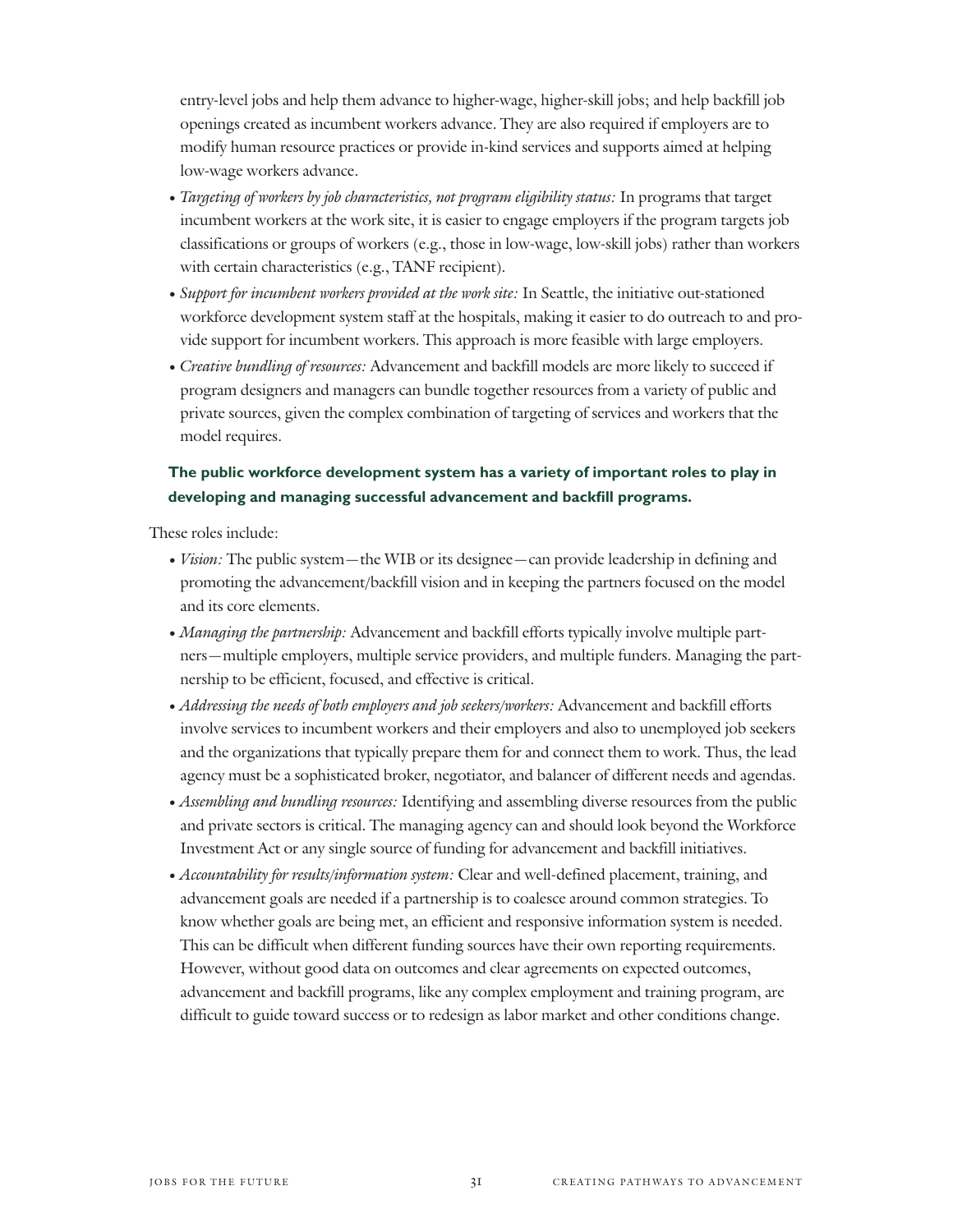## **Appendix B**

#### **Sample Memorandum of Understanding**

**Pathways to Advancement Program Memorandum of Understanding between XXX Workforce Investment Board and YYY Company, Inc.**

#### Purpose of Agreement

The purpose of the Memorandum of Understanding (MOU) is to establish the general parameters governing the responsibility of XXX Workforce Investment Board ("the WIB") and YYY Company ("the Company") in the development and implementation of a Pathways to Advancement Program at the Company. The program will start on\_\_\_\_\_ and continue until \_\_\_\_\_\_\_\_\_, unless the parties mutually agree to extend its duration.

#### Company Responsibilities

The Company agrees to:

- Provide a workspace with a phone, private computer, and Internet access—the workspace will be suitable for conducting confidential conversations;
- Designate a senior staff member with company-wide responsibility as the main point-of-contact for the project;
- Ensure the full cooperation of human resources staff, other key staff, and line managers with the program;
- Ensure that collective bargaining units representing incumbent workers targeted or impacted by the program are involved in coordinating the program;
- Collaborate with the Career Specialist hired by the WIB to promote the program to incumbent workers;
- Provide support to incumbent workers seeking advancement—this support will include, to the extent permitted by the internal financial and operational constraints of the company, allowing incumbent workers to schedule visits to the Career Specialists during working hours at times that are mutually convenient to the employee and his/her line manager, assisting incumbent workers overcome internal barriers to career advancement, adjusting work schedules to accommodate training classes, offering training scholarships, and providing opportunities for inhouse internships;
- Give incumbent workers, trained through the program, priority in hiring once training is complete;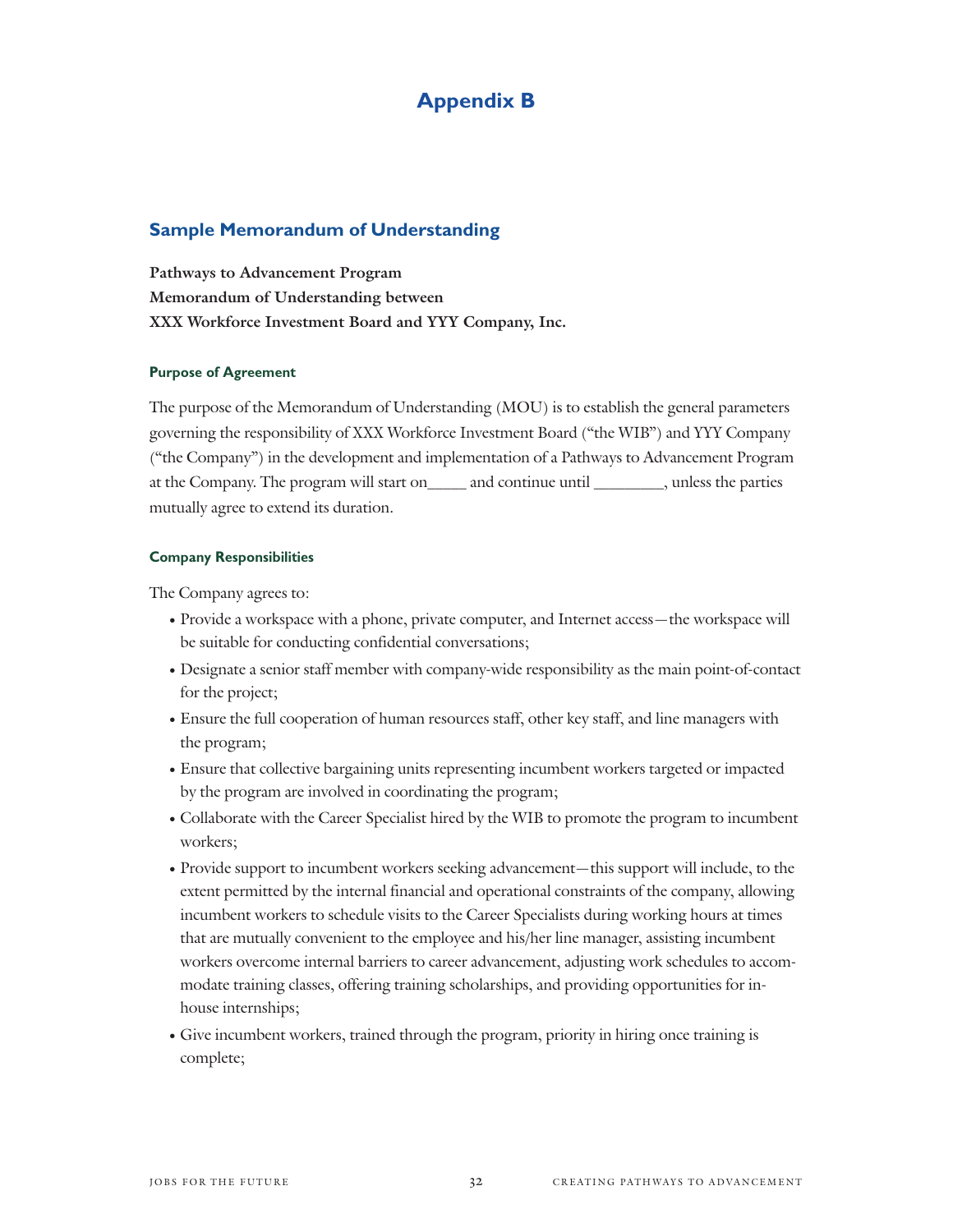• Assist the Career Specialist in gathering the necessary data to evaluate the impact and effectiveness of the program, including information on the number of people assisted by the program, number of people who took advantage of career advancement opportunities they found through the program, number of internal hires into the key hard-to-fill positions that were originally identified by the company as a reason for initiating the program and client satisfaction with the program. (Note: the measures should be tailored to reflect the overall goals of the company in setting up the program.)

#### WIB Responsibilities

The WIB agrees to:

- Engage a contractor to provide a designated person (the Career Specialist) to provide on-site career information, services, and/or referrals to employees of the company. These services may include:
	- Formal and informal assessment of skills, interests, and abilities and how these assets relate to career advancement/progression;
	- Individualized career planning and assistance in effectively and efficiently navigating the public and private training systems;
	- For eligible employees, assistance in accessing training scholarships, grants, and other funds, such as WIA for career advancement and/or employment retention;
- Locate a Career Specialist at the company one day per week, with the option to increase the frequency of on-site services based on demand, available WIB funds, and agreement with the Company;
- Work with the Company to ensure that the Career Specialist is acceptable to the Company and to arrange for the immediate replacement of the Career Specialist if requested to do so by the Company;
- Link the Career Pathways program to the One Stop system to address service requests of the Company and/or its employees that cannot be addressed directly by the on-site staff, and to educate employment counselors at the One Stop program about the employment opportunities (and skill requirements), at the Company; and
- Clear all public communications about the program with the Company.

#### Mutual Responsibilities

The parties agree to work together to:

- Develop press releases and publicity about the program;
- Periodically review, refine, and, as appropriate, enhance the scope of the program;
- Develop measures of program effectiveness and value; and
- Evaluate the impact and efficiency of the program.

Either party can terminate this agreement at any time upon the provision of a written notice of termination to the other party.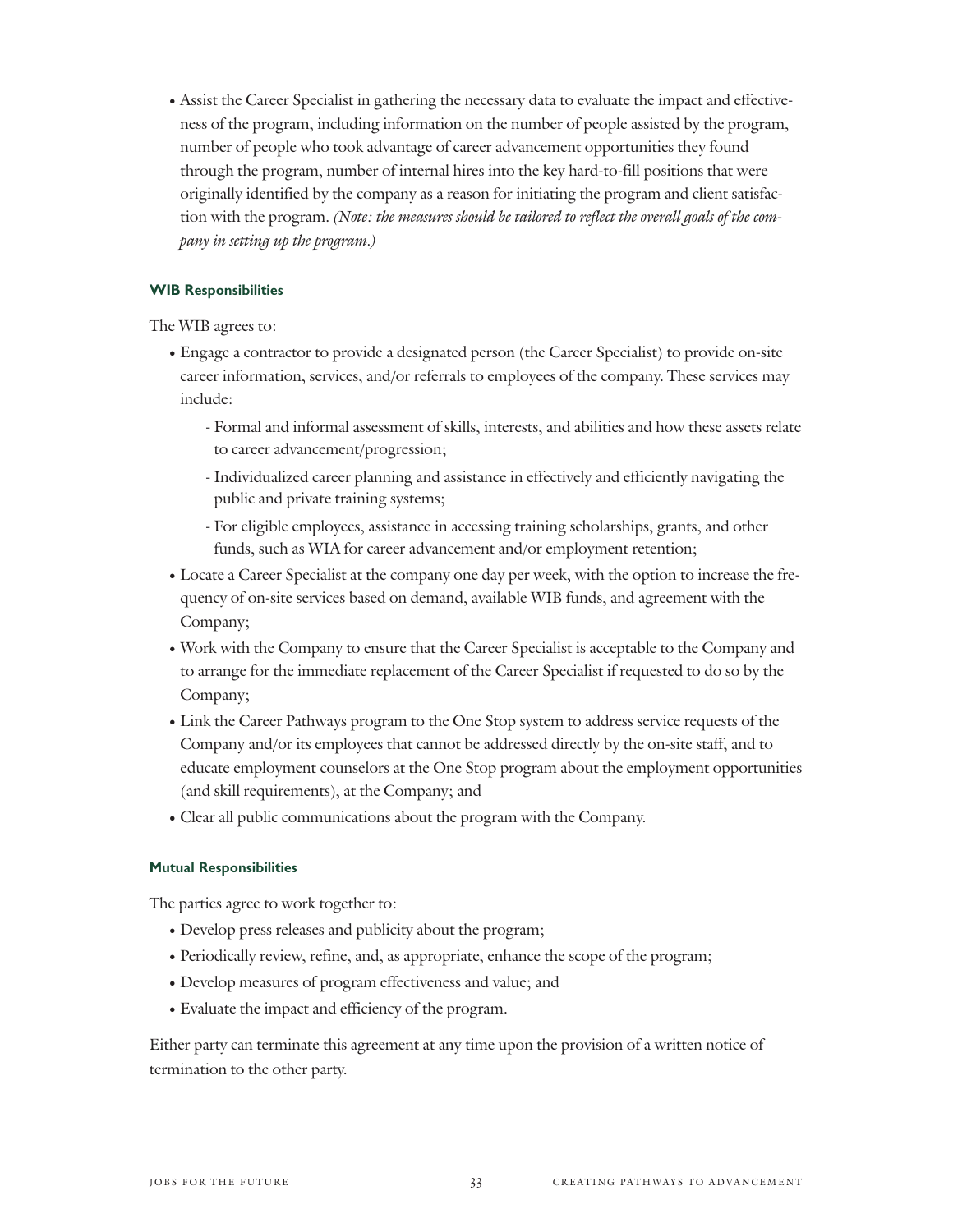#### **Notes**

- <sup>1</sup> Career ladders link together a set of occupations by common or complementary skills; these linkages provide workers with opportunities to advance, and they expand the recruitment opportunities for employers. For additional information on career ladders and other innovative program examples, see JFF's Career Ladder Guide (http://www.jff.org/jff/approaches/econopp/showcase/wins.html).
- <sup>2</sup> For more information on the step-by-step approach to analyzing an industry's potential for a career ladder project, please see the appendix to Retention and Advancement in the Retail Industry: A Career Ladder Approach (JFF 2003), available at www.jff.org/jff/kc/library/0197.
- <sup>3</sup> For additional information on planning and operating a career ladder project, see Career Ladders: A Guidebook for Workforce Intermediaries (JFF 2003), available at http://www.jff.org/jff/approaches/econopp/showcase/ wins.html.